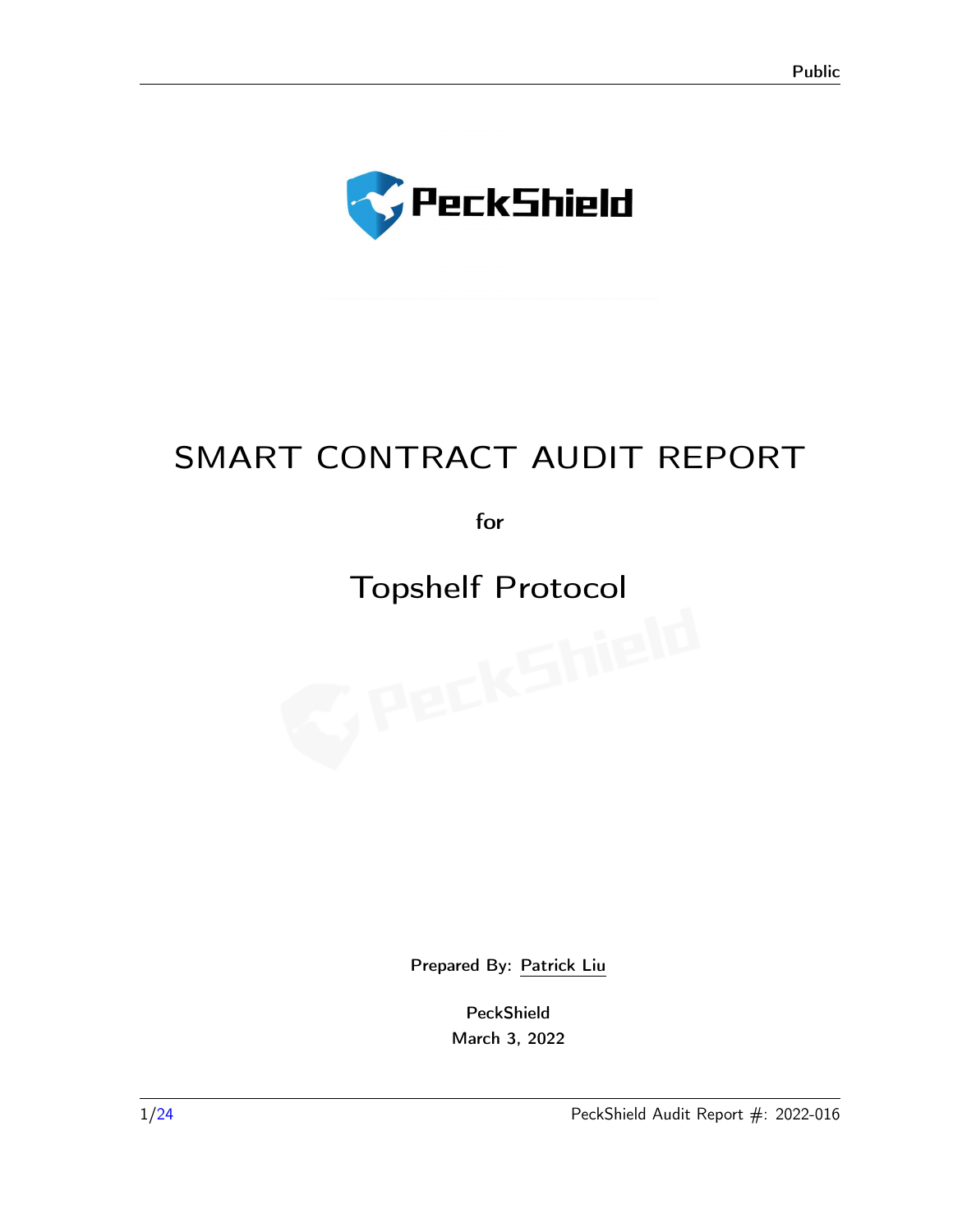## Document Properties

| <b>Client</b>         | <b>Topshelf Protocol</b>               |
|-----------------------|----------------------------------------|
| <b>Title</b>          | Smart Contract Audit Report            |
| <b>Target</b>         | Topshelf                               |
| <b>Version</b>        | 1.0                                    |
| <b>Author</b>         | Xuxian Jiang                           |
| <b>Auditors</b>       | Stephen Bie, Patrick Liu, Xuxian Jiang |
| <b>Reviewed by</b>    | Patrick Liu                            |
| <b>Approved by</b>    | Xuxian Jiang                           |
| <b>Classification</b> | Public                                 |

## Version Info

| <b>Version</b> | <b>Date</b>      | Author(s)    | <b>Description</b>     |
|----------------|------------------|--------------|------------------------|
| 1.0            | March 3, 2022    | Xuxian Jiang | Final Release          |
| $1.0$ - $r c1$ | January 15, 2021 | Xuxian Jiang | Release Candidate $#1$ |
|                |                  |              |                        |
|                |                  |              |                        |
|                |                  |              |                        |
| Contact        |                  |              |                        |

## **Contact**

For more information about this document and its contents, please contact PeckShield Inc.

| <b>Name</b> | Patrick Liu       |
|-------------|-------------------|
| Phone       | +86 183 5897 7782 |
| Email       |                   |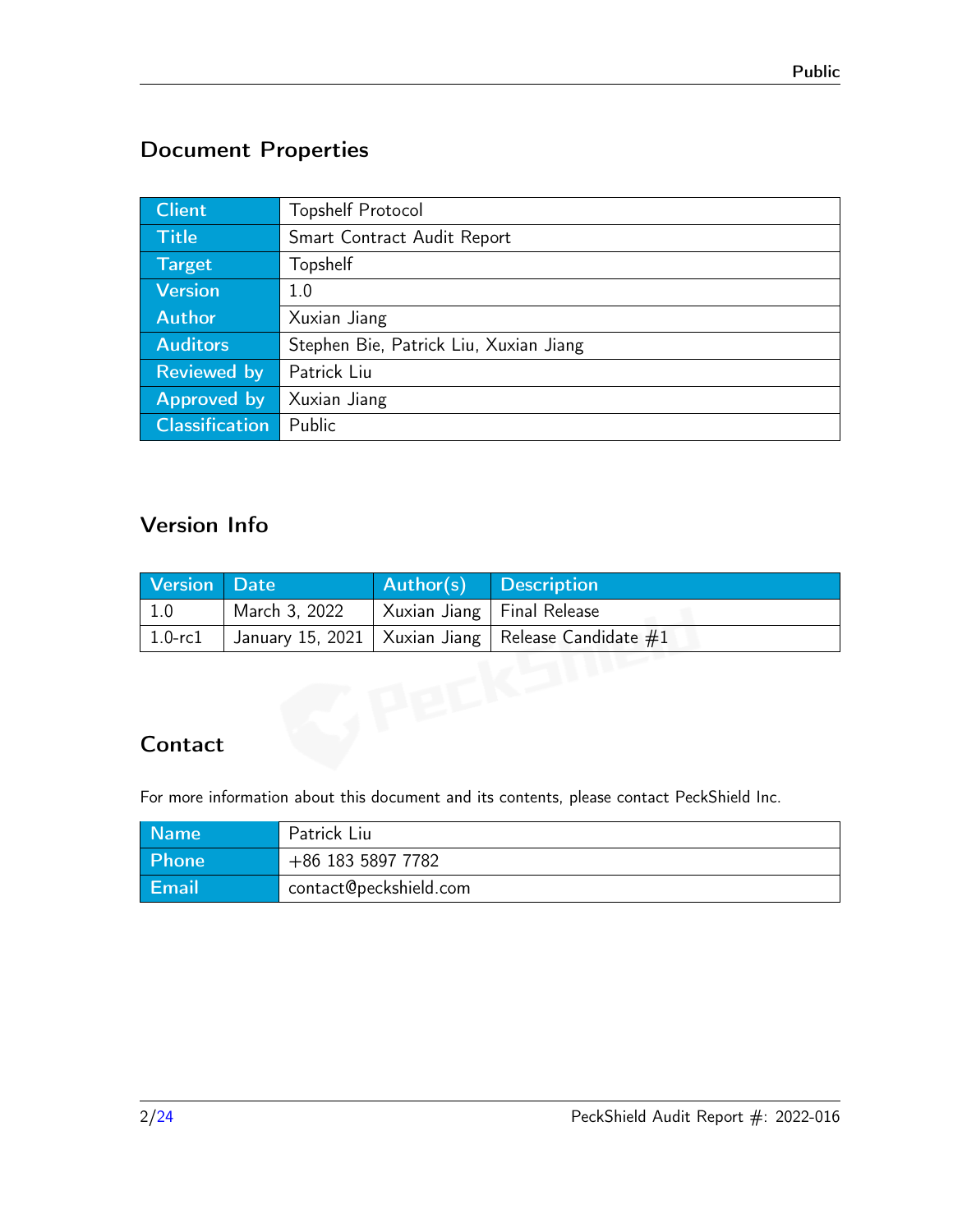# **Contents**

| 1              |                   | <b>Introduction</b>                                     | 4              |
|----------------|-------------------|---------------------------------------------------------|----------------|
|                | 1.1               |                                                         | $\overline{4}$ |
|                | 1.2               |                                                         | 5              |
|                | 1.3               |                                                         | 5              |
|                | 1.4               |                                                         | -7             |
| $\overline{2}$ | <b>Findings</b>   |                                                         | 9              |
|                | 2.1               |                                                         | - 9            |
|                | $2.2\phantom{0}$  |                                                         |                |
| 3              |                   | <b>Detailed Results</b>                                 | 11             |
|                | 3.1               |                                                         |                |
|                | 3.2               |                                                         |                |
|                | 3.3               | Improved Oracle Status in PriceFeed::_fetchPrice() 13   |                |
|                | 3.4               |                                                         |                |
|                | 3.5               | Potential Overflow Mitigation in notifyRewardAmount()   | 17             |
|                | 3.6               |                                                         | 19             |
|                | 3.7               | Consistent Event Generation Of CollateralAddressChanged | 20             |
| 4              |                   | <b>Conclusion</b>                                       | 22             |
|                | <b>References</b> |                                                         | 23             |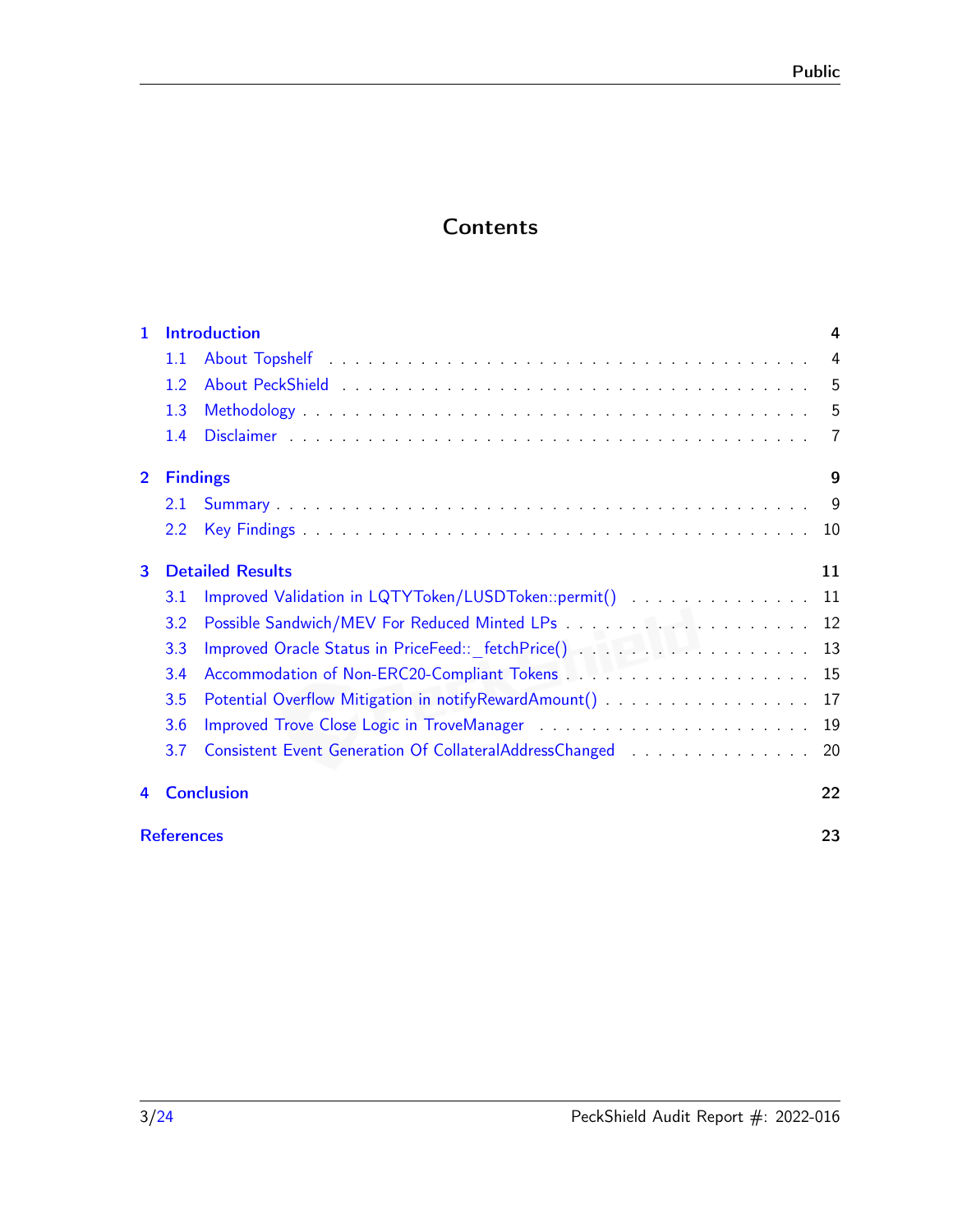# <span id="page-3-0"></span>1 | Introduction

Given the opportunity to review the Topshelf design document and related smart contract source code, we outline in the report our systematic approach to evaluate potential security issues in the smart contract implementation, expose possible semantic inconsistencies between smart contract code and design document, and provide additional suggestions or recommendations for improvement. Our results show that the given version of smart contracts can be further improved due to the presence of several issues related to either security or performance. This document outlines our audit results.

#### <span id="page-3-1"></span>1.1 About Topshelf

Topshelf is a decentralized borrowing protocol that allows you to draw low-interest loans against a variety of tokens used as collateral. Loans are paid out in an synthetic USD pegged stablecoin and need to maintain a minimum (configurable) collateral ratio. In addition to the collateral, the loans are secured by a stability pool containing the synthetic stablecoin and by fellow borrowers collectively acting as guarantors of last resort. Initially forked from Liquity, Topshelf makes a number of extensions by supporting an ERC20 as collateral, streaming protocol token emissions, as well as improved capital efficiency with flashloans.

The basic information of the audited protocol is as follows:

|  |  | Table 1.1: Basic Information of Topshelf |  |  |
|--|--|------------------------------------------|--|--|
|--|--|------------------------------------------|--|--|

| <b>Item</b>         | <b>Description</b>       |
|---------------------|--------------------------|
| Name                | <b>Topshelf Protocol</b> |
| Type                | Ethereum Smart Contract  |
| Platform            | Solidity                 |
| Audit Method        | Whitebox                 |
| Latest Audit Report | March 3, 2022            |

In the following, we show the Git repository of reviewed files and the commit hash value used in this audit.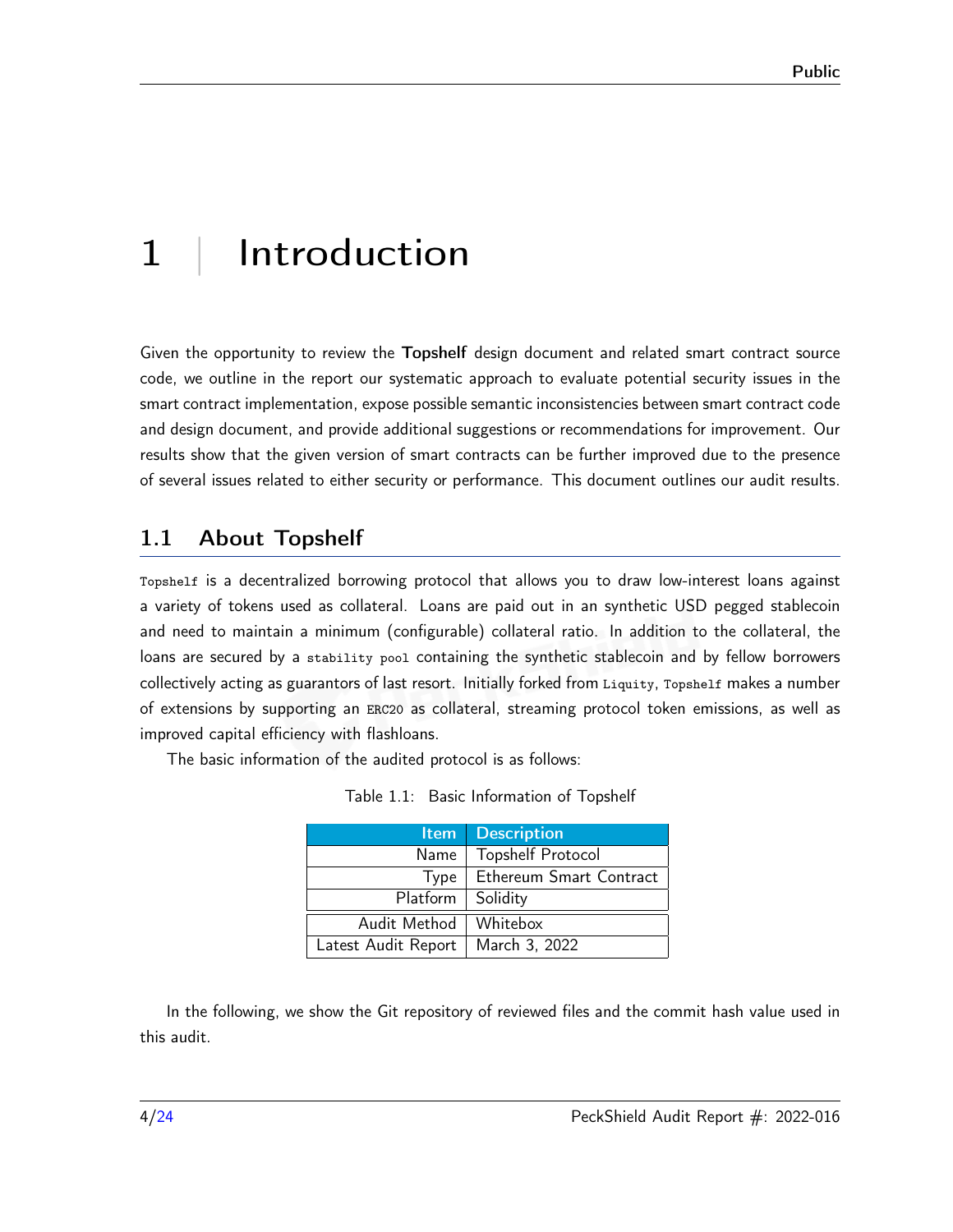• https://github.com/bartend3r/topshelf-contracts.git (9e9cbd2)

And this is the commit ID after all fixes for the issues found in the audit have been checked in.

• https://github.com/bartend3r/topshelf-contracts.git (059de14)

## <span id="page-4-0"></span>1.2 About PeckShield

PeckShield Inc. [\[13\]](#page-23-1) is a leading blockchain security company with the goal of elevating the security, privacy, and usability of current blockchain ecosystems by offering top-notch, industry-leading services and products (including the service of smart contract auditing). We are reachable at Telegram [\(https://t.me/peckshield\)](https://t.me/peckshield), Twitter [\(http://twitter.com/peckshield\)](http://twitter.com/peckshield), or Email [\(contact@peckshield.com\)](contact@peckshield.com).

<span id="page-4-2"></span>

Table 1.2: Vulnerability Severity Classification

## <span id="page-4-1"></span>1.3 Methodology

To standardize the evaluation, we define the following terminology based on the OWASP Risk Rating Methodology [\[12\]](#page-23-2):

- Likelihood represents how likely a particular vulnerability is to be uncovered and exploited in the wild;
- Impact measures the technical loss and business damage of a successful attack;
- Severity demonstrates the overall criticality of the risk.

Likelihood and impact are categorized into three ratings: H, M and L, i.e., high, medium and low respectively. Severity is determined by likelihood and impact and can be classified into four categories accordingly, i.e., Critical, High, Medium, Low shown in Table [1.2.](#page-4-2)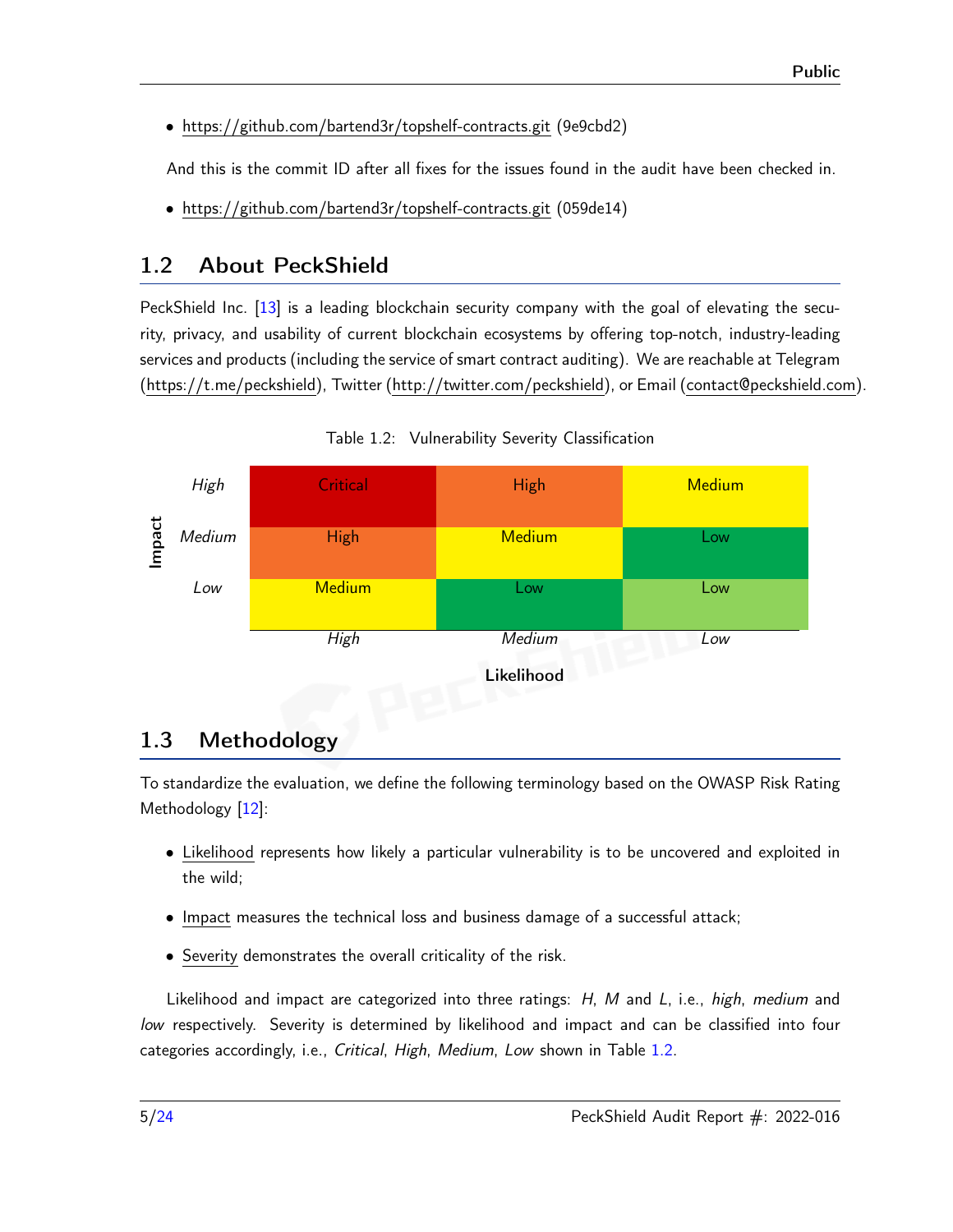<span id="page-5-0"></span>

| <b>Category</b>                    | <b>Checklist Items</b>                    |  |
|------------------------------------|-------------------------------------------|--|
|                                    | Constructor Mismatch                      |  |
|                                    | Ownership Takeover                        |  |
|                                    | <b>Redundant Fallback Function</b>        |  |
|                                    | Overflows & Underflows                    |  |
|                                    | Reentrancy                                |  |
|                                    | Money-Giving Bug                          |  |
|                                    | Blackhole                                 |  |
|                                    | Unauthorized Self-Destruct                |  |
| <b>Basic Coding Bugs</b>           | Revert DoS                                |  |
|                                    | Unchecked External Call                   |  |
|                                    | Gasless Send                              |  |
|                                    | Send Instead Of Transfer                  |  |
|                                    | Costly Loop                               |  |
|                                    | (Unsafe) Use Of Untrusted Libraries       |  |
|                                    | (Unsafe) Use Of Predictable Variables     |  |
|                                    | <b>Transaction Ordering Dependence</b>    |  |
|                                    | Deprecated Uses                           |  |
| <b>Semantic Consistency Checks</b> | Semantic Consistency Checks               |  |
|                                    | <b>Business Logics Review</b>             |  |
|                                    | <b>Functionality Checks</b>               |  |
|                                    | Authentication Management                 |  |
|                                    | Access Control & Authorization            |  |
|                                    | <b>Oracle Security</b>                    |  |
| <b>Advanced DeFi Scrutiny</b>      | Digital Asset Escrow                      |  |
|                                    | Kill-Switch Mechanism                     |  |
|                                    | Operation Trails & Event Generation       |  |
|                                    | <b>ERC20 Idiosyncrasies Handling</b>      |  |
|                                    | Frontend-Contract Integration             |  |
|                                    | Deployment Consistency                    |  |
|                                    | Holistic Risk Management                  |  |
|                                    | Avoiding Use of Variadic Byte Array       |  |
|                                    | Using Fixed Compiler Version              |  |
| <b>Additional Recommendations</b>  | Making Visibility Level Explicit          |  |
|                                    | Making Type Inference Explicit            |  |
|                                    | Adhering To Function Declaration Strictly |  |
|                                    | Following Other Best Practices            |  |

| Table 1.3: The Full Audit Checklist |  |  |  |  |
|-------------------------------------|--|--|--|--|
|-------------------------------------|--|--|--|--|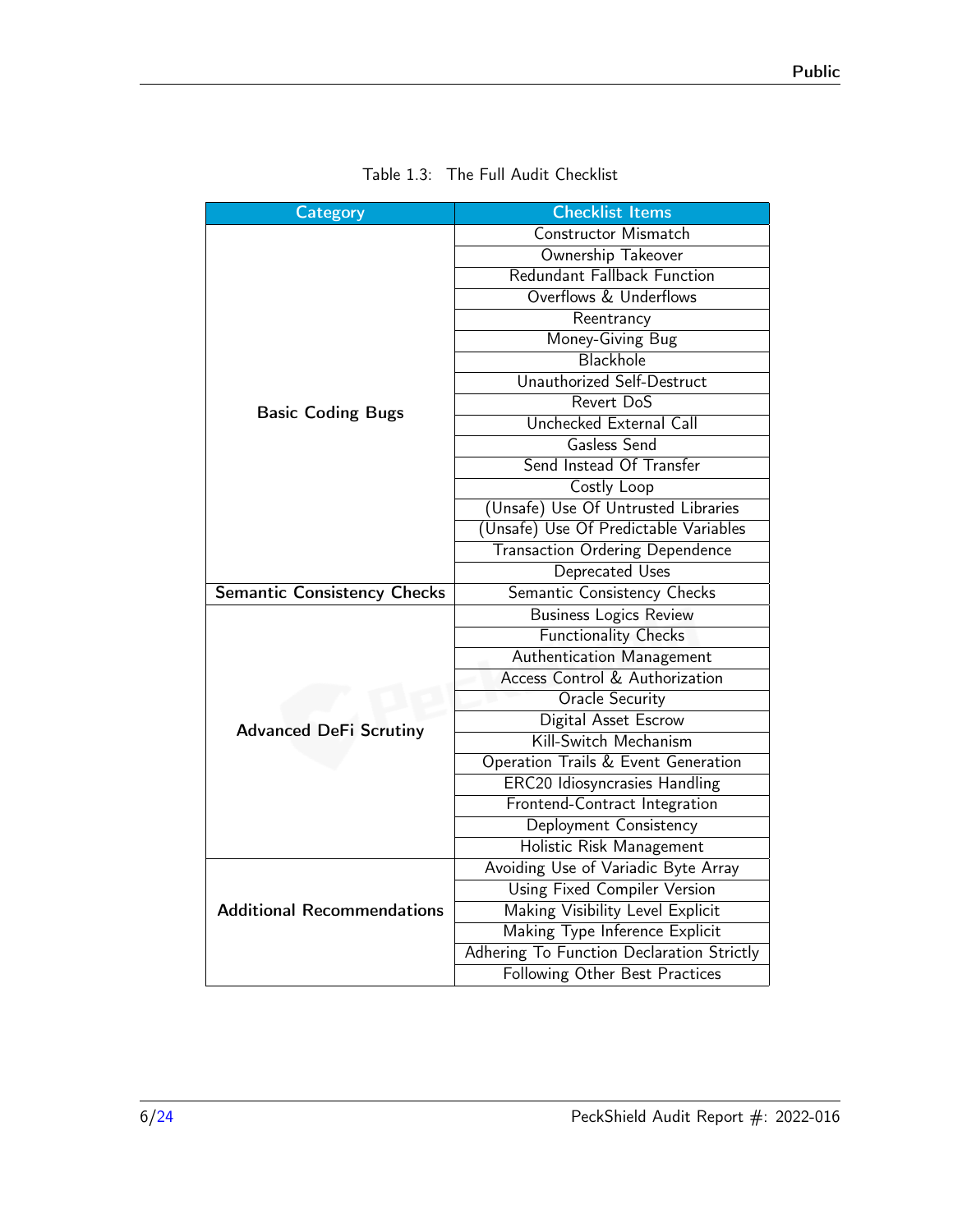To evaluate the risk, we go through a checklist of items and each would be labeled with a severity category. For one check item, if our tool or analysis does not identify any issue, the contract is considered safe regarding the check item. For any discovered issue, we might further deploy contracts on our private testnet and run tests to confirm the findings. If necessary, we would additionally build a PoC to demonstrate the possibility of exploitation. The concrete list of check items is shown in Table [1.3.](#page-5-0)

In particular, we perform the audit according to the following procedure:

- Basic Coding Bugs: We first statically analyze given smart contracts with our proprietary static code analyzer for known coding bugs, and then manually verify (reject or confirm) all the issues found by our tool.
- Semantic Consistency Checks: We then manually check the logic of implemented smart contracts and compare with the description in the white paper.
- Advanced DeFi Scrutiny: We further review business logics, examine system operations, and place DeFi-related aspects under scrutiny to uncover possible pitfalls and/or bugs.
- Additional Recommendations: We also provide additional suggestions regarding the coding and development of smart contracts from the perspective of proven programming practices.

To better describe each issue we identified, we categorize the findings with Common Weakness Enumeration (CWE-699) [\[11\]](#page-23-3), which is a community-developed list of software weakness types to better delineate and organize weaknesses around concepts frequently encountered in software development. Though some categories used in CWE-699 may not be relevant in smart contracts, we use the CWE categories in Table [1.4](#page-7-0) to classify our findings. Moreover, in case there is an issue that may affect an active protocol that has been deployed, the public version of this report may omit such issue, but will be amended with full details right after the affected protocol is upgraded with respective fixes.

#### <span id="page-6-0"></span>1.4 Disclaimer

Note that this security audit is not designed to replace functional tests required before any software release, and does not give any warranties on finding all possible security issues of the given smart contract(s) or blockchain software, i.e., the evaluation result does not guarantee the nonexistence of any further findings of security issues. As one audit-based assessment cannot be considered comprehensive, we always recommend proceeding with several independent audits and a public bug bounty program to ensure the security of smart contract(s). Last but not least, this security audit should not be used as investment advice.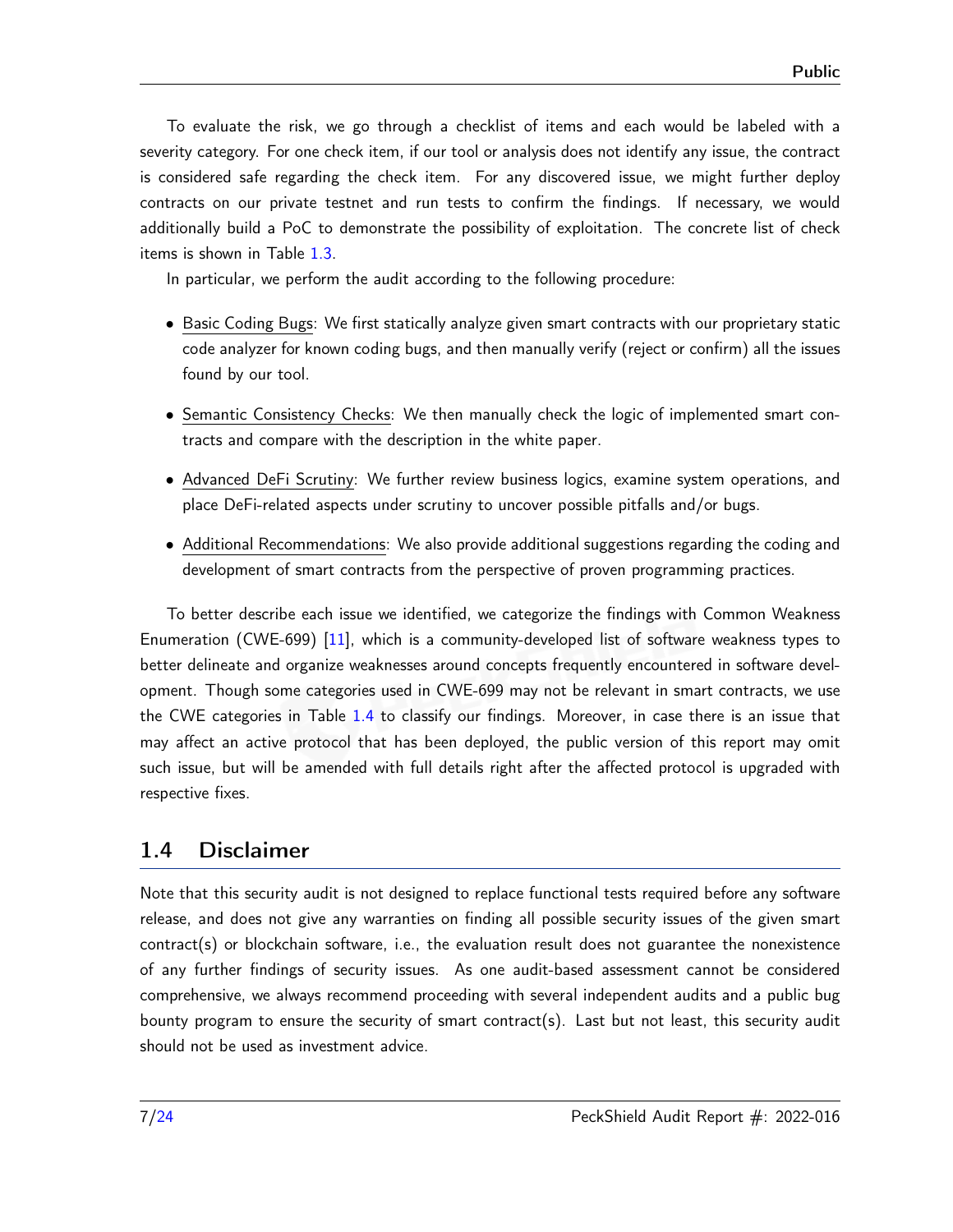<span id="page-7-0"></span>

| <b>Category</b>                   | <b>Summary</b>                                                             |
|-----------------------------------|----------------------------------------------------------------------------|
| Configuration                     | Weaknesses in this category are typically introduced during                |
|                                   | the configuration of the software.                                         |
| <b>Data Processing Issues</b>     | Weaknesses in this category are typically found in functional-             |
|                                   | ity that processes data.                                                   |
| <b>Numeric Errors</b>             | Weaknesses in this category are related to improper calcula-               |
|                                   | tion or conversion of numbers.                                             |
| <b>Security Features</b>          | Weaknesses in this category are concerned with topics like                 |
|                                   | authentication, access control, confidentiality, cryptography,             |
|                                   | and privilege management. (Software security is not security<br>software.) |
| <b>Time and State</b>             | Weaknesses in this category are related to the improper man-               |
|                                   | agement of time and state in an environment that supports                  |
|                                   | simultaneous or near-simultaneous computation by multiple                  |
|                                   | systems, processes, or threads.                                            |
| <b>Error Conditions,</b>          | Weaknesses in this category include weaknesses that occur if               |
| Return Values.                    | a function does not generate the correct return/status code,               |
| <b>Status Codes</b>               | or if the application does not handle all possible return/status           |
|                                   | codes that could be generated by a function.                               |
| <b>Resource Management</b>        | Weaknesses in this category are related to improper manage-                |
|                                   | ment of system resources.                                                  |
| <b>Behavioral Issues</b>          | Weaknesses in this category are related to unexpected behav-               |
|                                   | iors from code that an application uses.                                   |
| <b>Business Logic</b>             | Weaknesses in this category identify some of the underlying                |
|                                   | problems that commonly allow attackers to manipulate the                   |
|                                   | business logic of an application. Errors in business logic can             |
|                                   | be devastating to an entire application.                                   |
| <b>Initialization and Cleanup</b> | Weaknesses in this category occur in behaviors that are used               |
|                                   | for initialization and breakdown.                                          |
| <b>Arguments and Parameters</b>   | Weaknesses in this category are related to improper use of                 |
|                                   | arguments or parameters within function calls.                             |
| <b>Expression Issues</b>          | Weaknesses in this category are related to incorrectly written             |
|                                   | expressions within code.                                                   |
| <b>Coding Practices</b>           | Weaknesses in this category are related to coding practices                |
|                                   | that are deemed unsafe and increase the chances that an ex-                |
|                                   | ploitable vulnerability will be present in the application. They           |
|                                   | may not directly introduce a vulnerability, but indicate the               |
|                                   | product has not been carefully developed or maintained.                    |

Table 1.4: Common Weakness Enumeration (CWE) Classifications Used in This Audit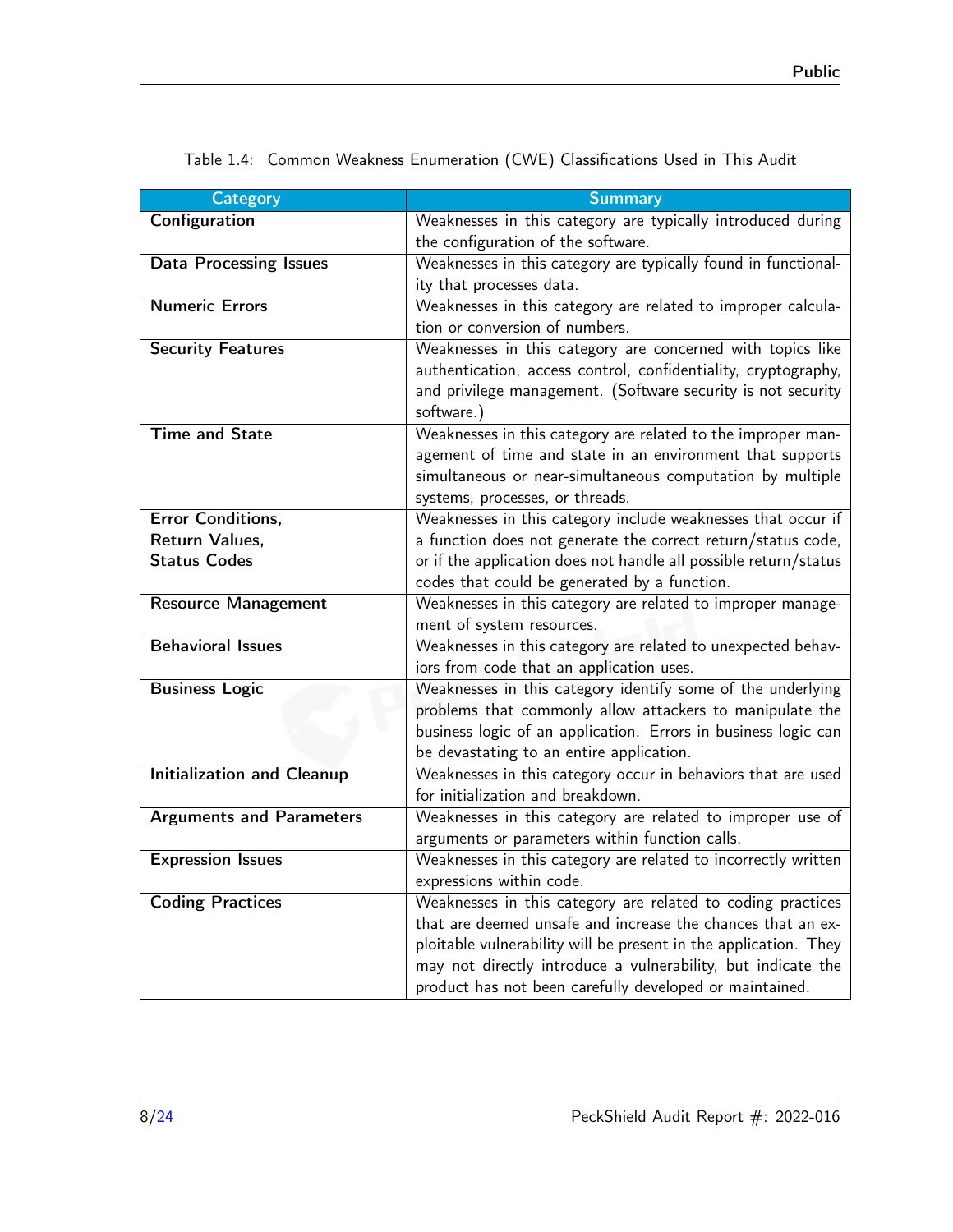# <span id="page-8-0"></span>2 | Findings

## <span id="page-8-1"></span>2.1 Summary

Here is a summary of our findings after analyzing the implementation of the Topshelf protocol. During the first phase of our audit, we study the smart contract source code and run our in-house static code analyzer through the codebase. The purpose here is to statically identify known coding bugs, and then manually verify (reject or confirm) issues reported by our tool. We further manually review business logic, examine system operations, and place DeFi-related aspects under scrutiny to uncover possible pitfalls and/or bugs.

| <b>Severity</b> | $#$ of Findings |
|-----------------|-----------------|
| Critical        | 0               |
| High            | 0               |
| Medium          | റ               |
| Low             | 4               |
| Informational   |                 |
| Total           | ⇁               |

We have so far identified a list of potential issues: some of them involve subtle corner cases that might not be previously thought of, while others refer to unusual interactions among multiple contracts. For each uncovered issue, we have therefore developed test cases for reasoning, reproduction, and/or verification. After further analysis and internal discussion, we determined a few issues of varying severities need to be brought up and paid more attention to, which are categorized in the above table. More information can be found in the next subsection, and the detailed discussions of each of them are in Section [3.](#page-10-0)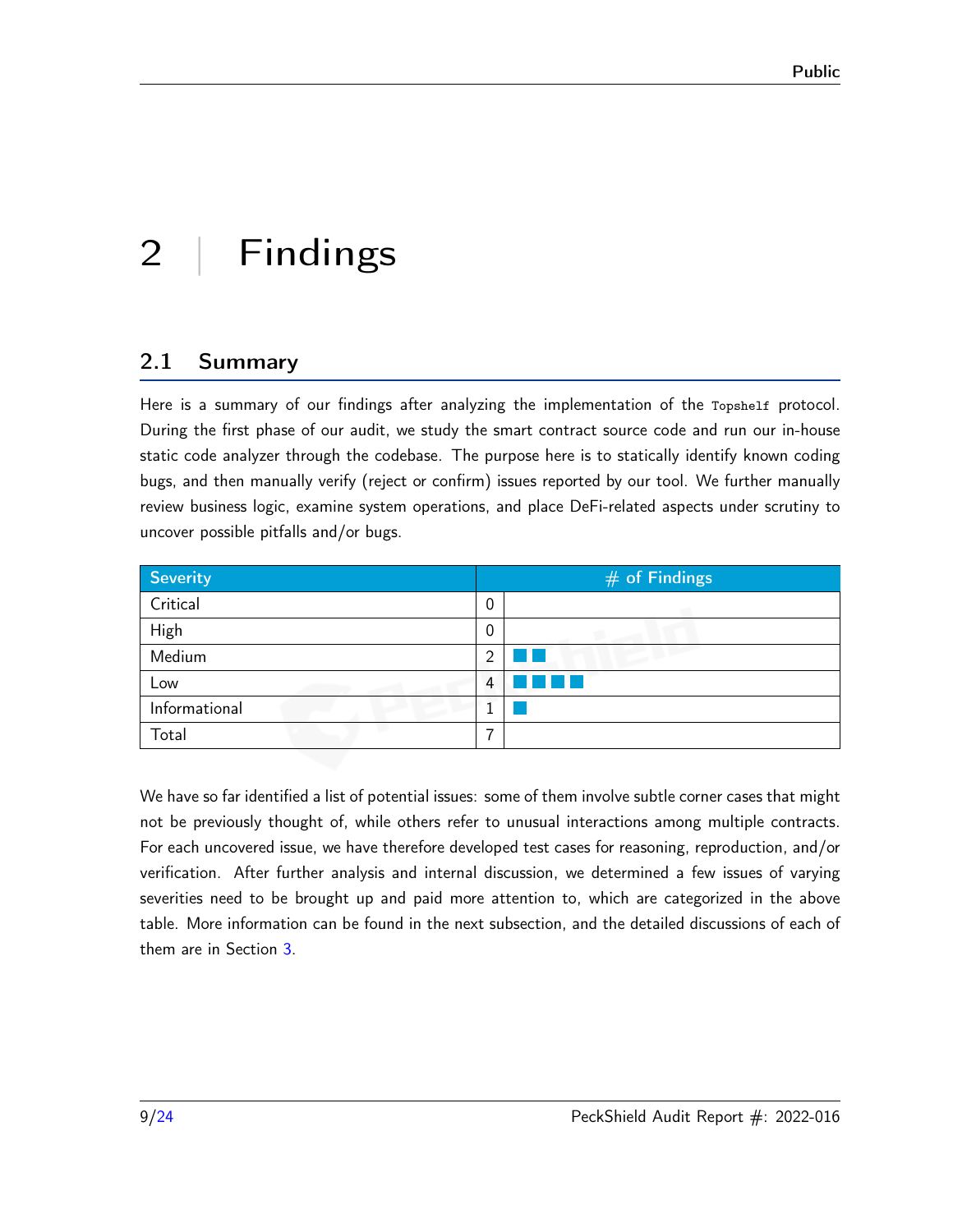## <span id="page-9-0"></span>2.2 Key Findings

Overall, these smart contracts are well-designed and engineered, though the implementation can be improved by resolving the identified issues (shown in Table [2.1\)](#page-9-1), including 2 medium-severity vulnerabilities, 4 low-severity vulnerabilities, and 1 informational recommendation.

<span id="page-9-1"></span>

| ID             | <b>Severity</b> | <b>Title</b>                                  | Category                | <b>Status</b> |
|----------------|-----------------|-----------------------------------------------|-------------------------|---------------|
| <b>PVE-001</b> | Low             | Improved Validation<br>in<br>LQTYTo-          | <b>Coding Practices</b> | Resolved      |
|                |                 | ken/LUSDToken::permit()                       |                         |               |
| <b>PVE-002</b> | Medium          | Possible Sandwich/MEV For Reduced             | Time And State          | Resolved      |
|                |                 | Minted LPs)                                   |                         |               |
| <b>PVE-003</b> | Low             | Improved Status in PriceFeed:: fetch-         | Business Logic          | Resolved      |
|                |                 | Price()                                       |                         |               |
| <b>PVE-004</b> | Low             | $\circ$ f<br>Non-ERC20-<br>Accommodation      | <b>Business Logic</b>   | Resolved      |
|                |                 | <b>Compliant Tokens</b>                       |                         |               |
| <b>PVE-005</b> | Medium          | Potential Overflow Mitigation in noti-        | <b>Numeric Errors</b>   | Confirmed     |
|                |                 | fyRewardAmount()                              |                         |               |
| <b>PVE-006</b> | Low             | Improved Trove Close Logic in TroveM-         | <b>Business Logic</b>   | Resolved      |
|                |                 | anager                                        |                         |               |
| <b>PVE-007</b> | Informational   | <b>Consistent Event Generation Of Collat-</b> | <b>Coding Practices</b> | Confirmed     |
|                |                 | eralAddressChanged                            |                         |               |

Table 2.1: Key Topshelf Audit Findings

Besides the identified issues, we emphasize that for any user-facing applications and services, it is always important to develop necessary risk-control mechanisms and make contingency plans, which may need to be exercised before the mainnet deployment. The risk-control mechanisms should kick in at the very moment when the contracts are being deployed on mainnet. Please refer to Section [3](#page-10-0) for details.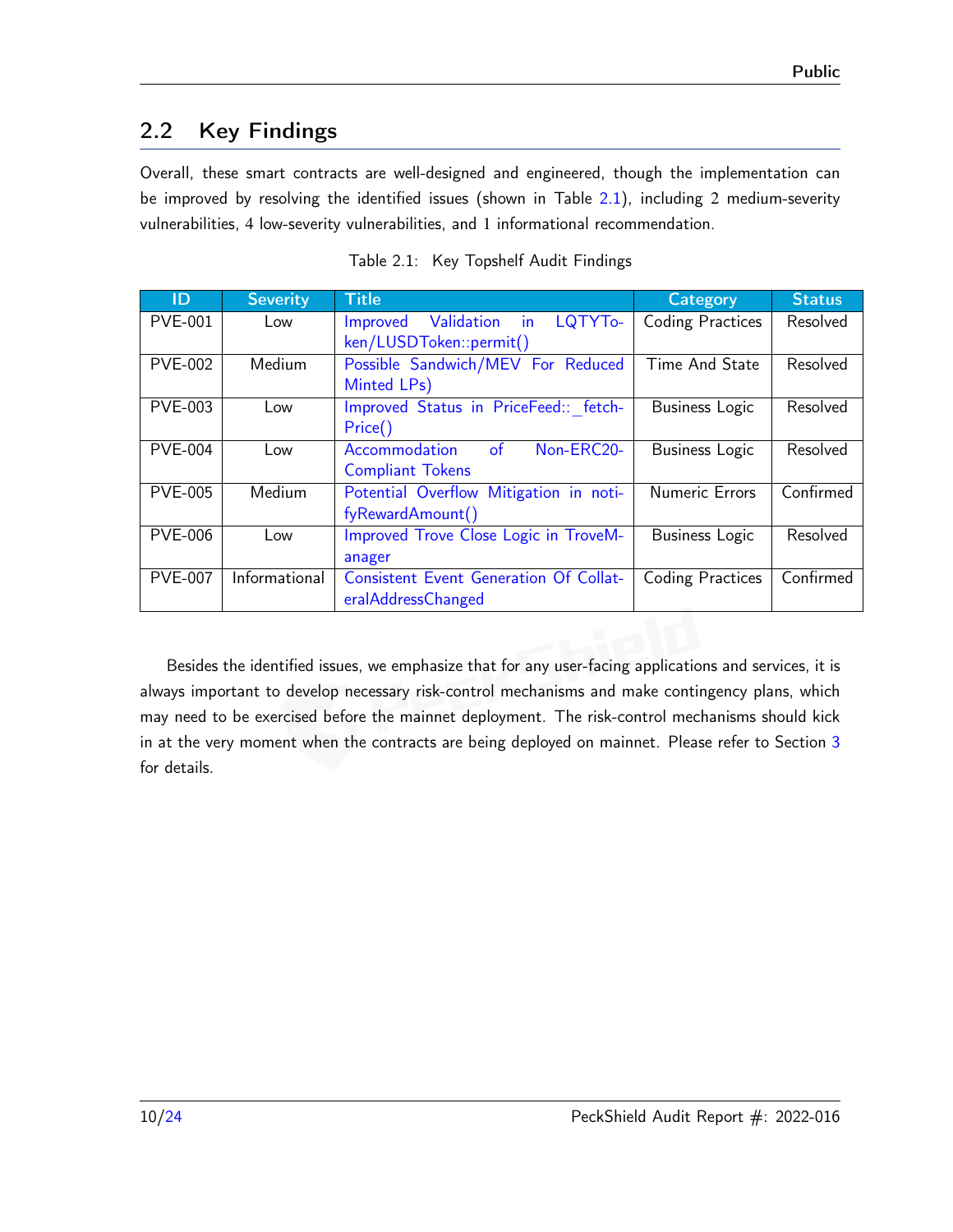# <span id="page-10-0"></span>3 | Detailed Results

#### <span id="page-10-1"></span>3.1 Improved Validation in LQTYToken/LUSDToken::permit()

- ID: PVE-001
- Severity: Low
- Likelihood: Low
- Impact: Low
- Target: LQTYToken, LUSDToken
- Category: Coding Practices [\[7\]](#page-22-1)
- CWE subcategory: CWE-563 [\[3\]](#page-22-2)

#### **Description**

The Topshelf protocol has two tokens LUSDToken and LIQRToken, each supporting the EIP2612 functionality. In particular, the permit() function is introduced to simplify the token transfer process.

To elaborate, we show below this helper routine from the LIQRToken contract. This routine ensures that the given owner is indeed the one who signs the approve request. Note that the internal implementation makes use of the ecrecover() precompile for validation. It comes to our attention that the precompile-based validation needs to properly ensure the signer, i.e., owner, is not equal to address(0). This issue is also applicable to the LUSDToken token contract.

```
124 function permit
125 (
126 address owner ,
127 address spender ,
128 uint amount,
129 uint deadline ,
130 uint8 v,
131 bytes32 r,
132 bytes32 s
133 )
134 external
135 override
136 {
137 require (deadline >= now, 'expired deadline');
138 bytes32 digest = keccak256(abi.encodePacked(\sqrt{x19}\times01),
139 domainSeparator () , keccak256 (abi . encode (
```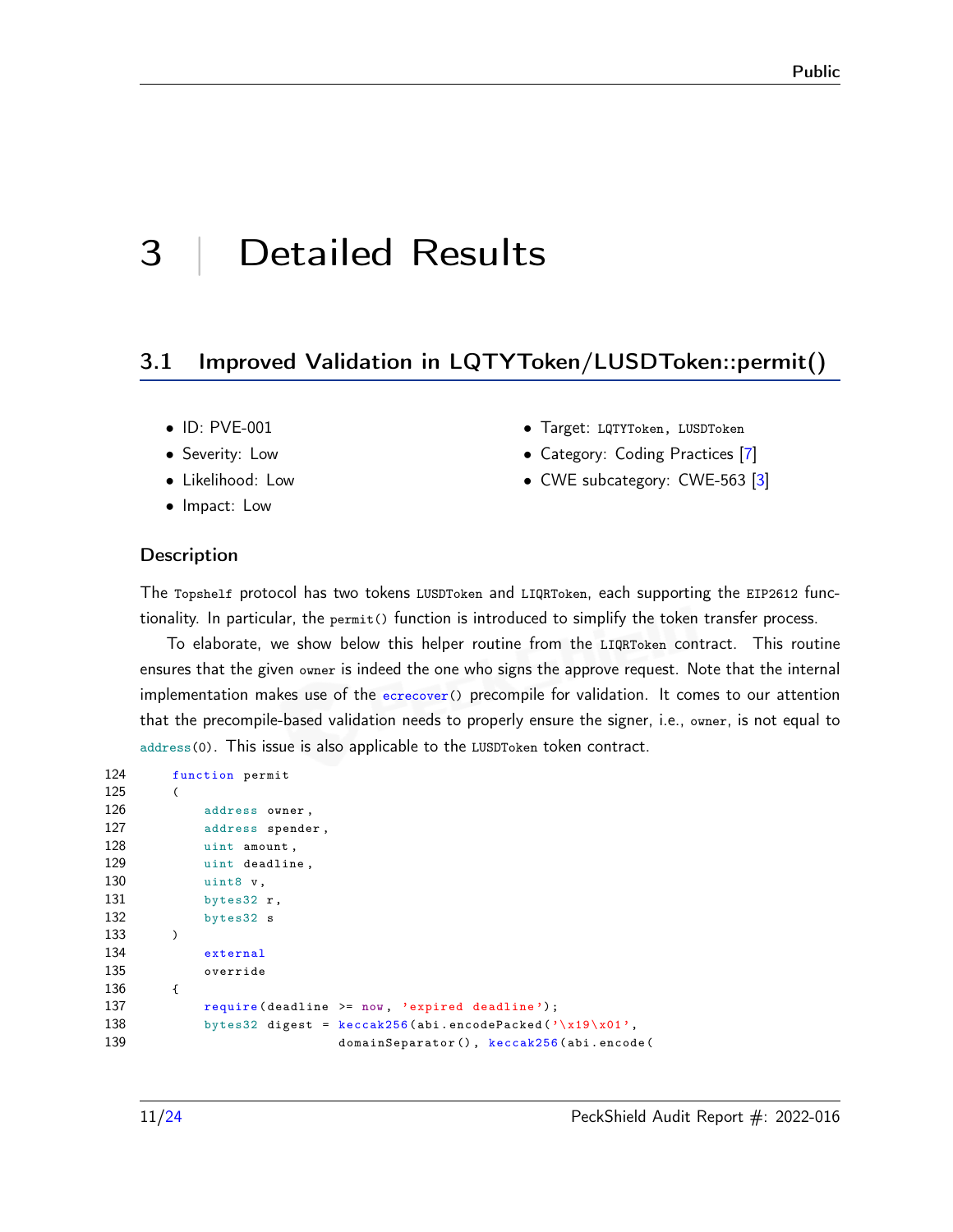

Listing 3.1: LIQRToken::permit()

Recommendation Strengthen the permit() routine to ensure the owner is not equal to address (0).

Status The issue has been fixed by this commit: [2ec75f3.](https://github.com/bartend3r/topshelf-contracts/commit/2ec75f3)

#### <span id="page-11-0"></span>3.2 Possible Sandwich/MEV For Reduced Minted LPs

- ID: PVE-002
- Severity: Low
- Likelihood: Low
- Impact: Low
- Target: InitialLiquidityPool
- Category: Time and State [\[9\]](#page-22-3)
- CWE subcategory: CWE-682 [\[4\]](#page-22-4)

#### **Description**

The Topshelf protocol has an InitialLiquidityPool contract, which allows users to contribute the initial liquidity to reach the intended soft cap within the specified deposit period. Once the deposit period is finished and the soft cap has been reached, the contributed liquidity will be added and the rewards can be started to stream for contributors. While reviewing this liquidity-addition logic, we notice the current implementation may be improved.

To elaborate, we show below the related addLiquidity() routine. As the name indicates, it has a rather straightforward logic in adding the liquidity to the respective UniswapV2Pair with two constituent tokens: WETH and rewardToken.

```
221 // after the deposit period is finished and the soft cap has been reached,
222 // call this method to add liquidity and begin reward streaming for contributors
223 function addLiquidity () public onlyOwner {
224 require (!isKilled, "Killed");
225 require (block . timestamp > = depositEndTime, "Deposits are still open");
226 require (totalReceived >= softCapInETH, "Soft cap not reached");
227 require (!liquidityAdded, "Liquidity already added");
228 uint256 amount = address (this). balance;
229 WETH.deposit { value: amount } ();
230 WETH.transfer (1pToken, amount);
231 rewardToken.transfer (1pToken, rewardTokenLpAmount);
232 IUniswapV2Pair (1pToken).mint (treasury);
```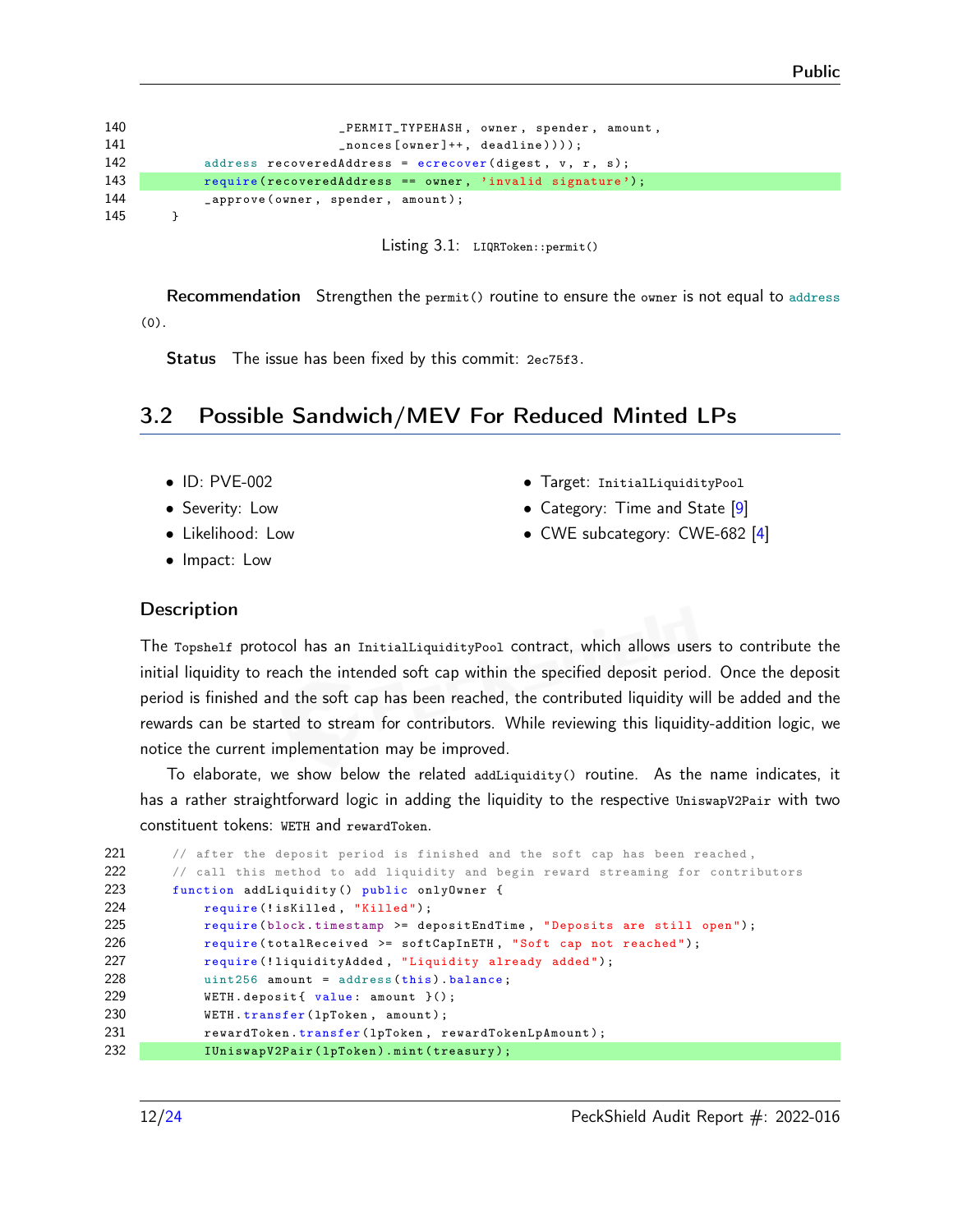| 234 | $currentDepositTotal = totalReceived;$        |
|-----|-----------------------------------------------|
| 235 | $currentRewardTotal = rewardTokenSaleAmount;$ |
| 236 | $liquidityAdded = true;$                      |
| 237 |                                               |

Listing 3.2: InitialLiquidityPool::addLiquidity()

We notice the current logic does not validate the amount of minted liquidity. In other words, the current approach does not specify any restriction on possible slippage and is therefore vulnerable to possible front-running attacks, resulting in a smaller amount of minted LPs.

Note that this is a common issue plaguing current AMM-based DEX solutions. Specifically, a large trade may be sandwiched by a preceding sell to reduce the market price, and a tailgating buy-back of the same amount plus the trade amount. Such sandwiching behavior unfortunately causes a loss and brings a smaller return as expected to the trading user because the swap rate is lowered by the preceding sell. As a mitigation, we may consider specifying the restriction on possible slippage caused by the trade or referencing the TWAP or time-weighted average price of UniswapV2. Nevertheless, we need to acknowledge that this is largely inherent to current blockchain infrastructure and there is still a need to continue the search efforts for an effective defense.

Recommendation Develop an effective mitigation to the above front-running attack to better protect the interests of farming users.

Status The issue has been resolved as the team clarifies that the added liquidity is the first liquidity for the pool. And no sandwich attack is possible because prior to adding liquidity, there are no tokens in circulation.

## <span id="page-12-0"></span>3.3 Improved Oracle Status in PriceFeed:: fetchPrice()

- ID: PVE-003
- Severity: Low
- Likelihood: Low

• Category: Business Logic [\[8\]](#page-22-5)

• Target: PriceFeed

- 
- 

• Impact: Low

#### **Description**

The Topshelf protocol is unique in supporting dual oracles, which necessitate the examination of current oracle states. In total, there are five different oracle states, i.e., chainlinkWorking,

usingBandChainlinkUntrusted, bothOraclesUntrusted, usingBandChainlinkFrozen, and usingChainlinkBandUntrusted . While examining possible transition from the fourth state, we notice the transition logic can be

revisited.

• CWE subcategory: CWE-837 [\[5\]](#page-22-6)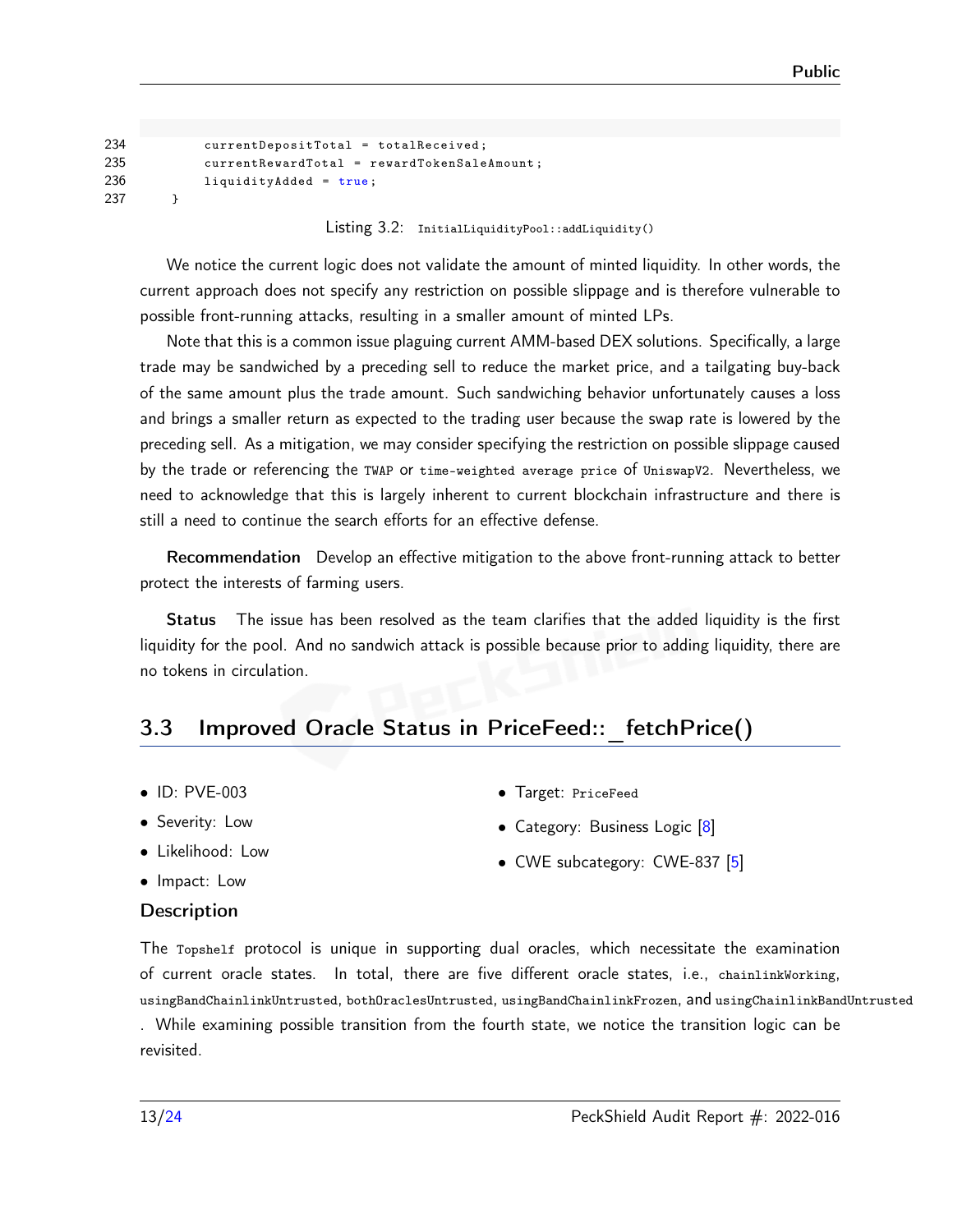To elaborate, we show below the code snippet from the \_fetchPrice() function. This function is designed to fetch the current price and adjust the current oracle state accordingly. Starting from the fourth state usingBandChainlinkFrozen, the current logic considers the conditions of !\_chainlinkIsFrozen(chainlinkResponse) (line 283) and \_bandIsBroken(bandResponse) (line 304) to still yield usingBandChainlinkFrozen as the next state, which in fact can be better adjusted as usingChainlinkBandFrozen.

| 265 | // --- CASE 4: Using Band, and Chainlink is frozen ---                      |
|-----|-----------------------------------------------------------------------------|
| 266 | if (status == Status.usingBandChainlinkFrozen) {                            |
| 267 | if (_chainlinkIsBroken(chainlinkResponse, prevChainlinkResponse)) {         |
| 268 | // If both Oracles are broken, return last good price                       |
| 269 | if (_bandIsBroken(bandResponse)) {                                          |
| 270 | _changeStatus(Status.bothOraclesUntrusted);                                 |
| 271 | return lastGoodPrice;                                                       |
| 272 | }                                                                           |
| 273 |                                                                             |
| 274 | // If Chainlink is broken, remember it and switch to using Band             |
| 275 | _changeStatus(Status.usingBandChainlinkUntrusted);                          |
| 276 |                                                                             |
| 277 | if (_bandIsFrozen(bandResponse)) {return lastGoodPrice;}                    |
| 278 |                                                                             |
| 279 | // If Band is working, return Band current price                            |
| 280 | return _storeBandPrice(bandResponse);                                       |
| 281 | }                                                                           |
| 282 |                                                                             |
| 283 | if (_chainlinkIsFrozen(chainlinkResponse)) {                                |
| 284 | // if Chainlink is frozen and Band is broken, remember Band broke, and      |
|     | return last good price                                                      |
| 285 | if (_bandIsBroken(bandResponse)) {                                          |
| 286 | _changeStatus(Status.usingChainlinkBandUntrusted);                          |
| 287 | return lastGoodPrice;                                                       |
| 288 | }                                                                           |
| 289 |                                                                             |
| 290 | // If both are frozen, just use lastGoodPrice                               |
| 291 | if (_bandIsFrozen(bandResponse)) {return lastGoodPrice;}                    |
| 292 |                                                                             |
| 293 | // if Chainlink is frozen and Band is working, keep using Band (no          |
|     | status change)                                                              |
| 294 | return _storeBandPrice(bandResponse);                                       |
| 295 | }                                                                           |
| 296 |                                                                             |
| 297 | // if Chainlink is live and Band is broken, remember Band broke, and return |
|     | Chainlink price                                                             |
| 298 | if (_bandIsBroken(bandResponse)) {                                          |
| 299 | _changeStatus(Status.usingChainlinkBandUntrusted);                          |
| 300 | return _storeChainlinkPrice(chainlinkResponse);                             |
| 301 | }                                                                           |
| 302 |                                                                             |
| 303 | // If Chainlink is live and Band is frozen, just use last good price (no    |
|     | status change) since we have no basis for comparison                        |
| 304 | if (_bandIsFrozen(bandResponse)) {return lastGoodPrice;}                    |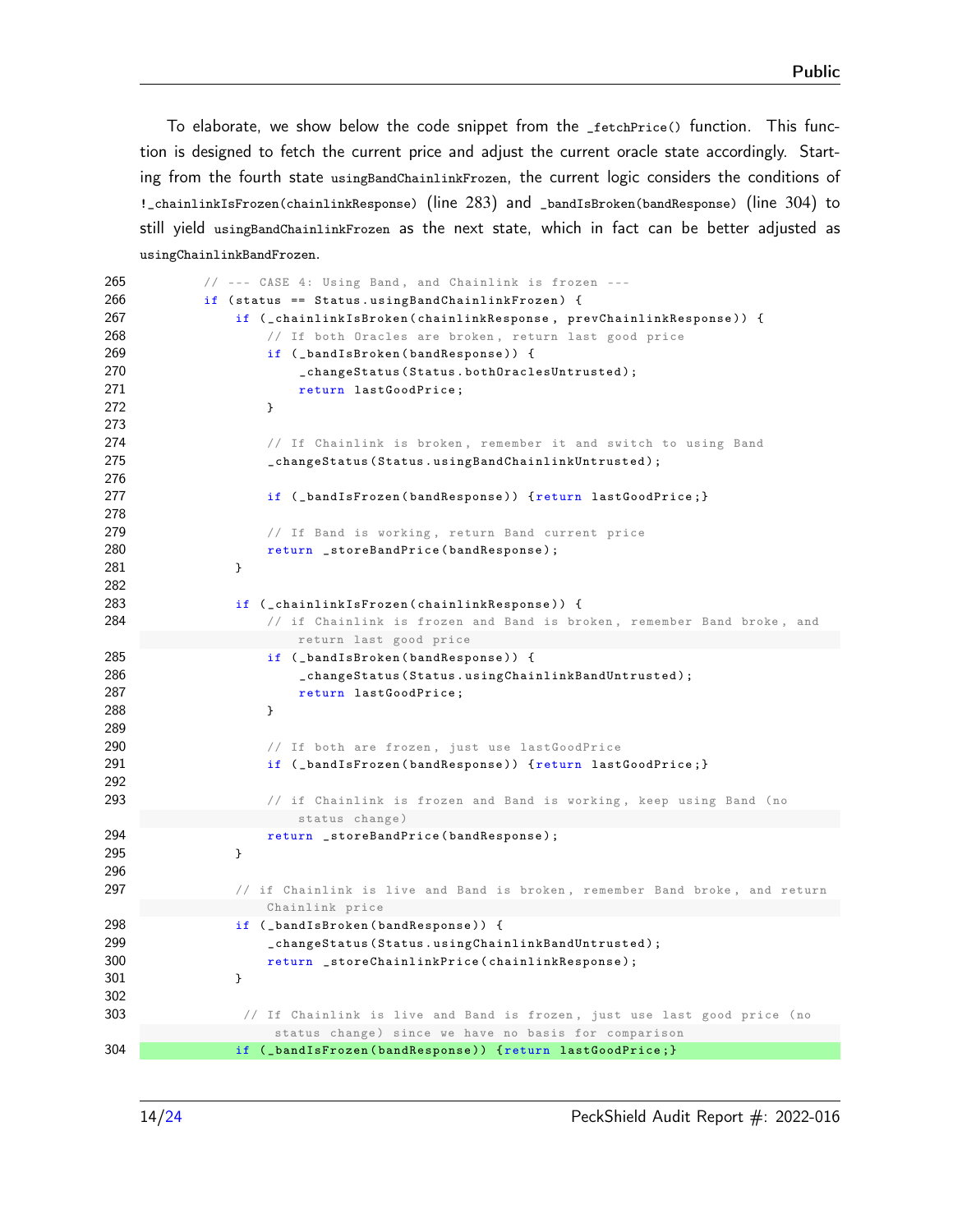| 305 |                                                                             |
|-----|-----------------------------------------------------------------------------|
| 306 | // If Chainlink is live and Band is working, compare prices. Switch to      |
|     | Chainlink                                                                   |
| 307 | // if prices are within $5\%$ , and return Chainlink price.                 |
| 308 | if (_both0raclesSimilarPrice(chainlinkResponse, bandResponse)) {            |
| 309 | _changeStatus(Status.chainlinkWorking);                                     |
| 310 | return _storeChainlinkPrice(chainlinkResponse);                             |
| 311 |                                                                             |
| 312 |                                                                             |
| 313 | // Otherwise if Chainlink is live but price not within 5% of Band, distrust |
|     | Chainlink, and return Band price                                            |
| 314 | _changeStatus(Status.usingBandChainlinkUntrusted);                          |
| 315 | return _storeBandPrice(bandResponse);                                       |
| 316 |                                                                             |
|     |                                                                             |

Listing 3.3: PriceFeed::\_fetchPrice()

Recommendation Apply the proper state-transition logic in \_fetchPrice() as elaborated earlier.

Status The issue has been fixed by this commit: [6f75a88.](https://github.com/bartend3r/topshelf-contracts/commit/6f75a88)

#### <span id="page-14-0"></span>3.4 Accommodation of Non-ERC20-Compliant Tokens

- ID: PVE-004
- Severity: Low
- Likelihood: Low
- Impact: High

#### **Description**

Though there is a standardized ERC-20 specification, many token contracts may not strictly follow the specification or have additional functionalities beyond the specification. In the following, we examine the transfer() routine and related idiosyncrasies from current widely-used token contracts.

In particular, we use the popular token, i.e., ZRX, as our example. We show the related code snippet below. On its entry of  $transfer()$ , there is a check, i.e., if (balances[msg.sender] >= \_value && balances[\_to] + \_value >= balances[\_to]). If the check fails, it returns false. However, the transaction still proceeds successfully without being reverted. This is not compliant with the ERC20 standard and may cause issues if not handled properly. Specifically, the ERC20 standard specifies the following: "Transfers value amount of tokens to address to, and MUST fire the Transfer event. [The function SHOULD throw if the message caller's account balance does not have enough tokens](https://eips.ethereum.org/EIPS/eip-20) [to spend."](https://eips.ethereum.org/EIPS/eip-20)

- Target: Multiple Contracts • Category: Business Logic [\[8\]](#page-22-5)
- CWE subcategory: CWE-841 [\[6\]](#page-22-7)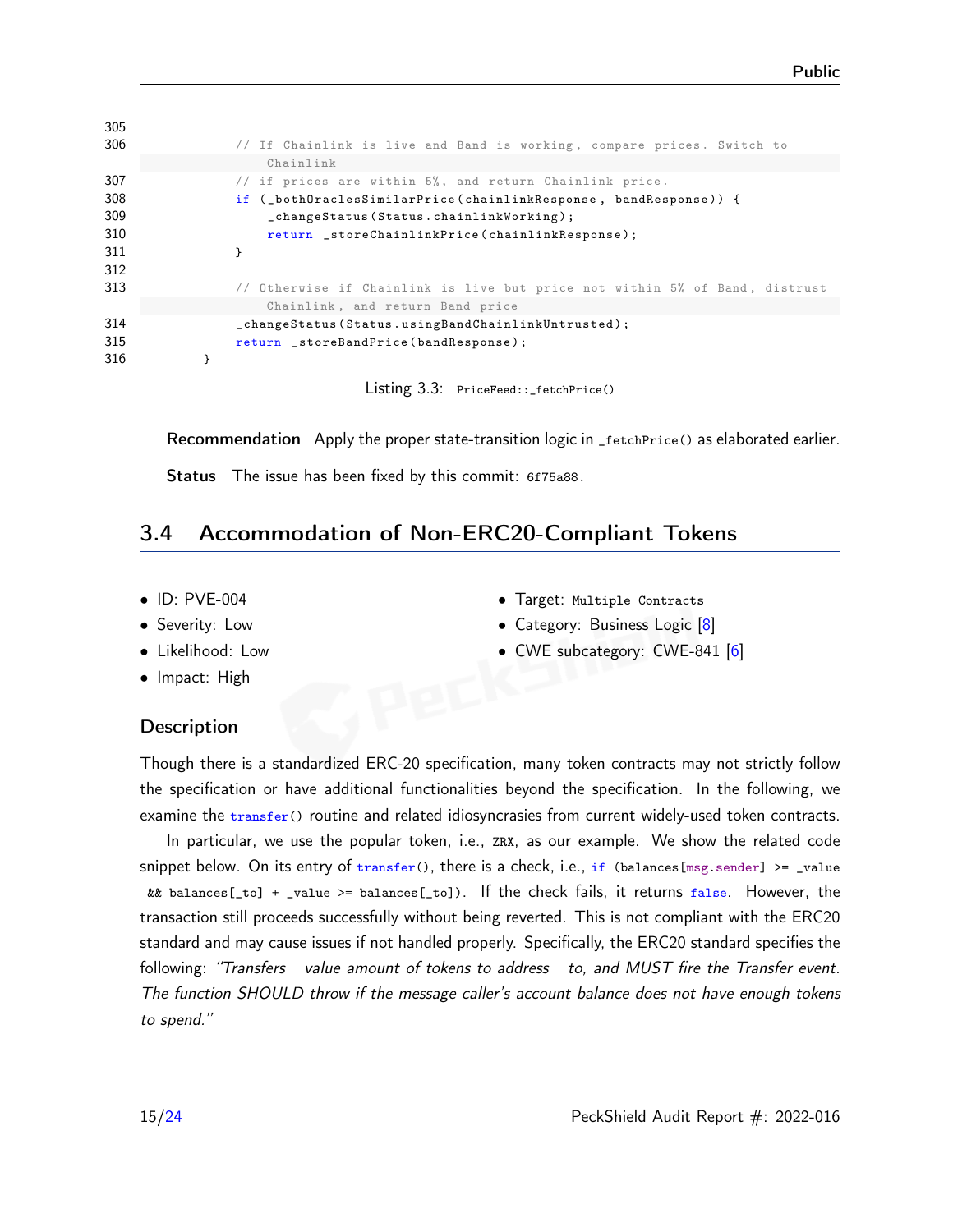```
64 function transfer (address to, uint value) returns (bool) {
65 // Default assumes total Supply can't be over max (2^256 - 1).
66 if (balances [msg sender] >= value && balances [ to ] + value >= balances [ to ] }
67 balances [msg. sender ] −= _value;
68 balances [ \text{to} ] \text{+=} value;
69 Transfer (msg. sender, to, value);
70 return true;
71 } else { return false; }
72 }
74 function transferFrom(address _from, address _to, uint _value) returns (bool) {
75 if (balances [ from ] >= value && allowed [ from ] [ msg . sender ] >= value &&
              balances [ to ] + value >= balances [ to ] ) \{76 balances [\underline{\hspace{1cm}} to ] \pm \underline{\hspace{1cm}} value;
77 balances [ _from ] −= _value ;
78 allowed [ _from ] [ msg . sender ] -= value ;
79 Transfer (from, to, value);
80 return true;
81 } else { return false; }
82 }
```
Listing 3.4: ZRX.sol

Because of that, a normal call to transfer() is suggested to use the safe version, i.e., safeTransfer (), In essence, it is a wrapper around ERC20 operations that may either throw on failure or return false without reverts. Moreover, the safe version also supports tokens that return no value (and instead revert or throw on failure). Note that non-reverting calls are assumed to be successful. Similarly, there is a safe version of approve()/transferFrom() as well, i.e., safeApprove()/safeTransferFrom().

In the following, we show the claimReward() routine in the InitialLiquidityPool contract. If the USDT token is supported as rewardToken, the unsafe version of rewardToken.transfer(msg.sender, amount) (line 278) may revert as there is no return value in the USDT token contract's  $transfer()$ transferFrom() implementation (but the IERC20 interface expects a return value)!

| 270 | // claim a pending 'rewardToken' balance                                    |
|-----|-----------------------------------------------------------------------------|
| 271 | function claim Reward () external {                                         |
| 272 | require(!isKilled, "Killed");                                               |
| 273 | require (liquidityAdded, "Liquidity was not added");                        |
| 274 | $uint256$ amount = claimable(msg.sender);                                   |
| 275 | userAmounts [msg.sender].streamed = userAmounts [msg.sender].streamed.add ( |
| 276 | amount                                                                      |
| 277 | $)$ :                                                                       |
| 278 | rewardToken.transfer(msg.sender, amount);                                   |
| 279 | emit Claim (msg. sender, amount);                                           |
| 280 |                                                                             |

Listing 3.5: InitialLiquidityPool::claimReward()

Note this issue is also applicable to other routines, including InitialLiquidityPool::earlyExit()/ addLiquidity(), CollSurplusPool::claimColl(), and FlashLender::flashLoan(). For the safeApprove()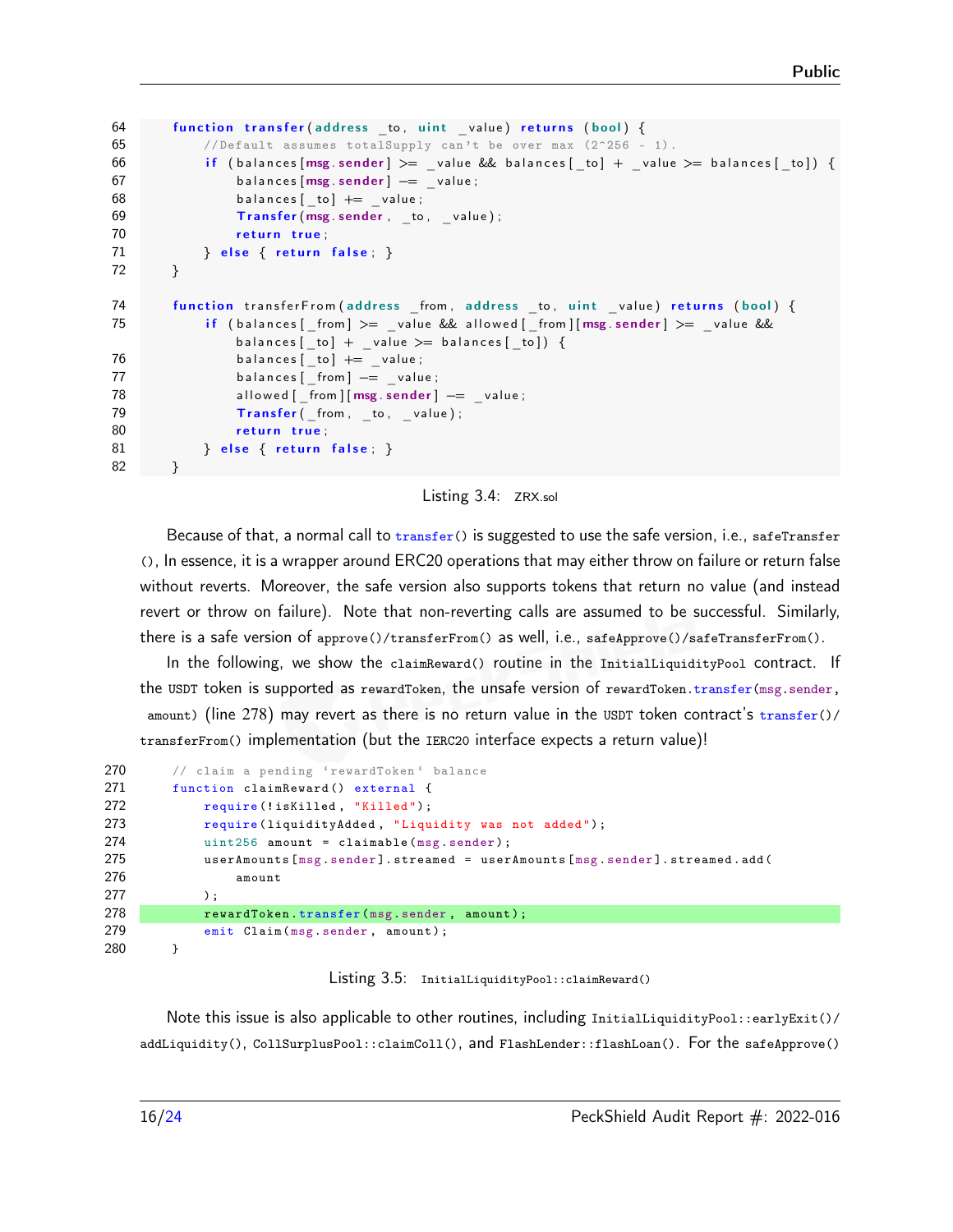support, there is a need to approve twice: the first time resets the allowance to zero and the second time approves the intended amount. And this affects other routines, including LQTYTreasury ::setAddresses().

Recommendation Accommodate the above-mentioned idiosyncrasy about ERC20-related approve()/transfer()/transferFrom().

Status The issue has been resolved as the protocol only intends to interact with tokens that adhere to the most common ERC20 behavior, which returns true if not reverted.

#### <span id="page-16-0"></span>3.5 Potential Overflow Mitigation in notifyRewardAmount()

- ID: PVE-005
- Severity: Medium
- Likelihood: Low
- Impact: High
- Target: MultiRewards
- Category: Numeric Errors [\[10\]](#page-23-4)
- CWE subcategory: CWE-190 [\[2\]](#page-22-8)

#### **Description**

The Topshelf protocol has a built-in incentivizer mechanism. In this section, we focus on a routine, i.e., rewardPerToken(), which is responsible for calculating the reward rate for each staked token and it is part of the updateReward modifier that would be invoked up-front for almost every public function in MultiRewards to update and use the latest reward rate.

The reason is due to the known potential overflow pitfall when a new oversized reward amount is added into the pool. In particular, as the rewardPerToken() routine involves the multiplication of three uint256 integer, it is possible for their multiplication to have an undesirable overflow (line 82), especially when the rewardRate is largely controlled through the notifyRewardAmount() function.

| modifier updateReward(address account) {                            |
|---------------------------------------------------------------------|
| for (uint i; $i \leq r$ ewardTokens. length; $i^{++}$ ) {           |
| $address$ token = rewardTokens $[i]$ ;                              |
| rewardData[token].rewardPerTokenStored = rewardPerToken(token);     |
| rewardData[token].lastUpdateTime = lastTimeRewardApplicable(token); |
| if $(\text{account } != \text{ address}(0))$ {                      |
| rewards $[account][token] = earned(account, token);$                |
| $userRewardPerTokenPaid[account][token] = rewardData[token].$       |
| rewardPerTokenStored;                                               |
| ł                                                                   |
|                                                                     |
| $\overline{\phantom{0}}$                                            |
|                                                                     |
|                                                                     |

Listing 3.6: MultiRewards::updateReward()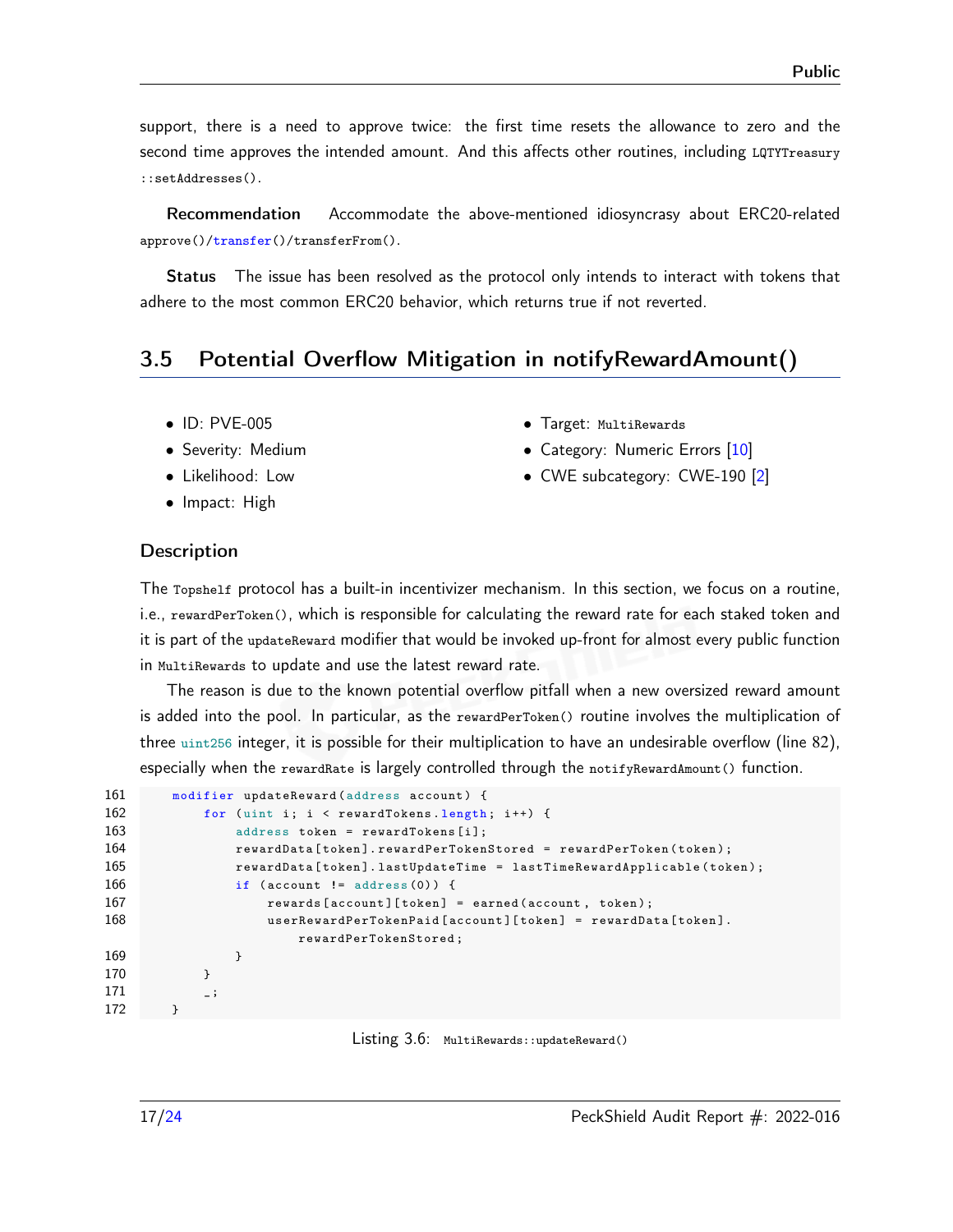```
72 function lastTimeRewardApplicable ( address _rewardsToken ) public view returns (
          uint256) {
73 return Math.min (block.timestamp, rewardData [_rewardsToken].periodFinish);
74 }
75
76 function rewardPerToken ( address _rewardsToken ) public view returns ( uint256 ) {
77 if (_totalSupply == 0) {
78 return rewardData [_rewardsToken].rewardPerTokenStored;
79 }
80 return
81 RewardData [ _rewardsToken ]. rewardPerTokenStored . add (
82 lastTimeRewardApplicable (_rewardsToken).sub (rewardData [_rewardsToken].
                     lastUpdateTime ) .mul ( rewardData [ _rewardsToken ]. rewardRate ). mul (1 e18) .
                     div ( _totalSupply )
83 );
84 }
```
Listing 3.7: MultiRewards::rewardPerToken()

Apparently, this issue is made possible if the reward amount is given as the argument to notifyRewardAmount () such that the calculation of rewardData[\_rewardsToken].rewardRate.mul(1e18) always overflows, hence locking all deposited funds! Note that an authentication check on the caller of notifyRewardAmount () greatly alleviates such concern. Currently, only the intended rewards distributor is able to call notifyRewardAmount() and this address is set by the owner. Apparently, if the owner is a normal address, it may put users' funds at risk. To mitigate this issue, it is necessary to have the ownership under the governance control and ensure the given reward amount will not be oversized to overflow and lock users' funds.

Recommendation Mitigate the potential overflow risk in the incentivize pool. An example revision is shown below.

```
135 function notifyRewardAmount (address rewardsToken, uint 256 reward) external
            updateReward ( address(0)) \{136 require (reward Data [ rewardsToken ]. rewards Distributor [msg. sender], "Invalid
                caller");
137 require (reward < uint256(-1) / 10**22, "rewards too large, would lock");
138
139 if (block timestamp >= rewardData [ rewardsToken ] . period Finish ) {
140 rewardData [ _ rewardsToken ] . rewardRate = reward . div ( rewardsDuration ) ;
141 } else {
142 uint 256 remaining = reward Data [ rewards Token ]. period Finish . sub ( block .
                    timestamp ) ;
143 uint 256 left over = remaining .mul (reward Data [ rewards Token ] . reward Rate ) ;
144 reward Data [ rewardsToken ] . reward Rate = reward . add ( left over ) . div (
                    rewardsDuration);
145 }
146
147 rewardData [ rewardsToken ] . last Update Time = block timestamp;
148 reward Data [ rewards Token ] . p eriod Finish = block . timestamp . add ( rew ards Duration ) ;
149 emit RewardAdded ( rewardsToken, reward );
```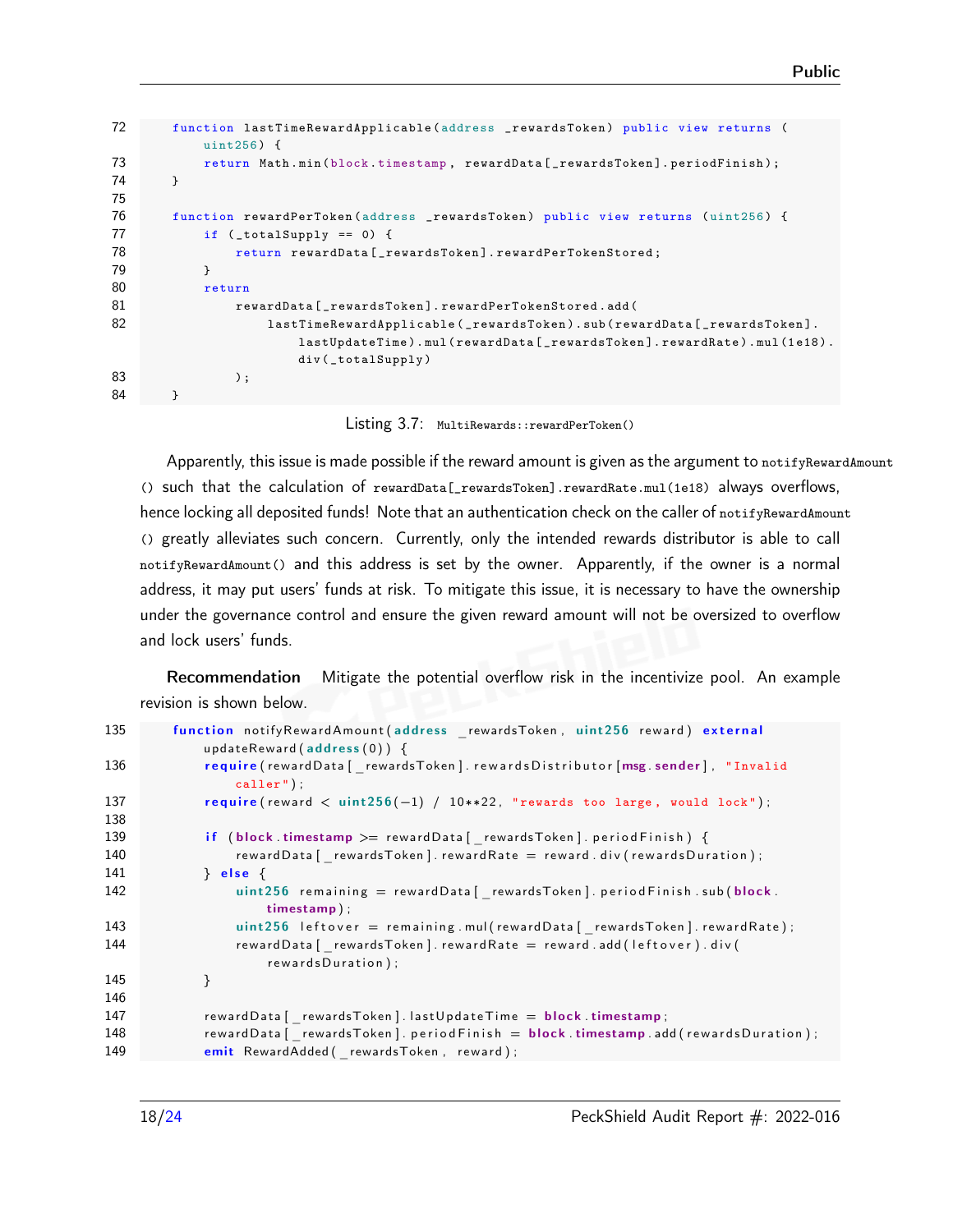Listing 3.8: Revised MultiRewards::notifyRewardAmount()

Status This issue has been confirmed.

#### <span id="page-18-0"></span>3.6 Improved Trove Close Logic in TroveManager

- ID: PVE-006
- Severity: Low
- Likelihood: Low
- Impact: Low
- Target: TroveManager
- Category: Business Logic [\[8\]](#page-22-5)
- CWE subcategory: CWE-841 [\[6\]](#page-22-7)

#### **Description**

At the core of Topshelf is the TroveManager contract which contains the logic to open, adjust and close various troves. Note each trove is in essence an individual collateralized debt position for borrowing users. While reviewing the current trove-closing logic, we notice the current implementation can be improved.

To elaborate, we show below the related \_closeTrove() routine. The current logic properly releases unused states, including the trove coll, debt, as well as the associated rewardSnapshots. However, it does not release the trove index in the global owners, i.e., TroveOwners. The release of arrayIndex needs to be performed after the call \_removeTroveOwner() is completed.

```
1249 function _closeTrove(address _borrower, Status closedStatus) internal {
1250 assert (closedStatus != Status.nonExistent && closedStatus != Status.active);
1251
1252 uint TroveOwnersArrayLength = TroveOwners . length ;
1253 _requireMoreThanOneTroveInSystem ( TroveOwnersArrayLength );
1254
1255 Troves [_borrower]. status = closedStatus;
1256 Troves [_borrower].coll = 0;
1257 Troves [_borrower].debt = 0;
1258
1259 rewardSnapshots [ _borrower ]. ETH = 0;
1260 rewardSnapshots [_borrower]. LUSDDebt = 0;
1261
1262 _removeTroveOwner ( _borrower , TroveOwnersArrayLength );
1263 sortedTroves.remove(_borrower);
1264 }
```
Listing 3.9: TroveManager::\_closeTrove()

150 }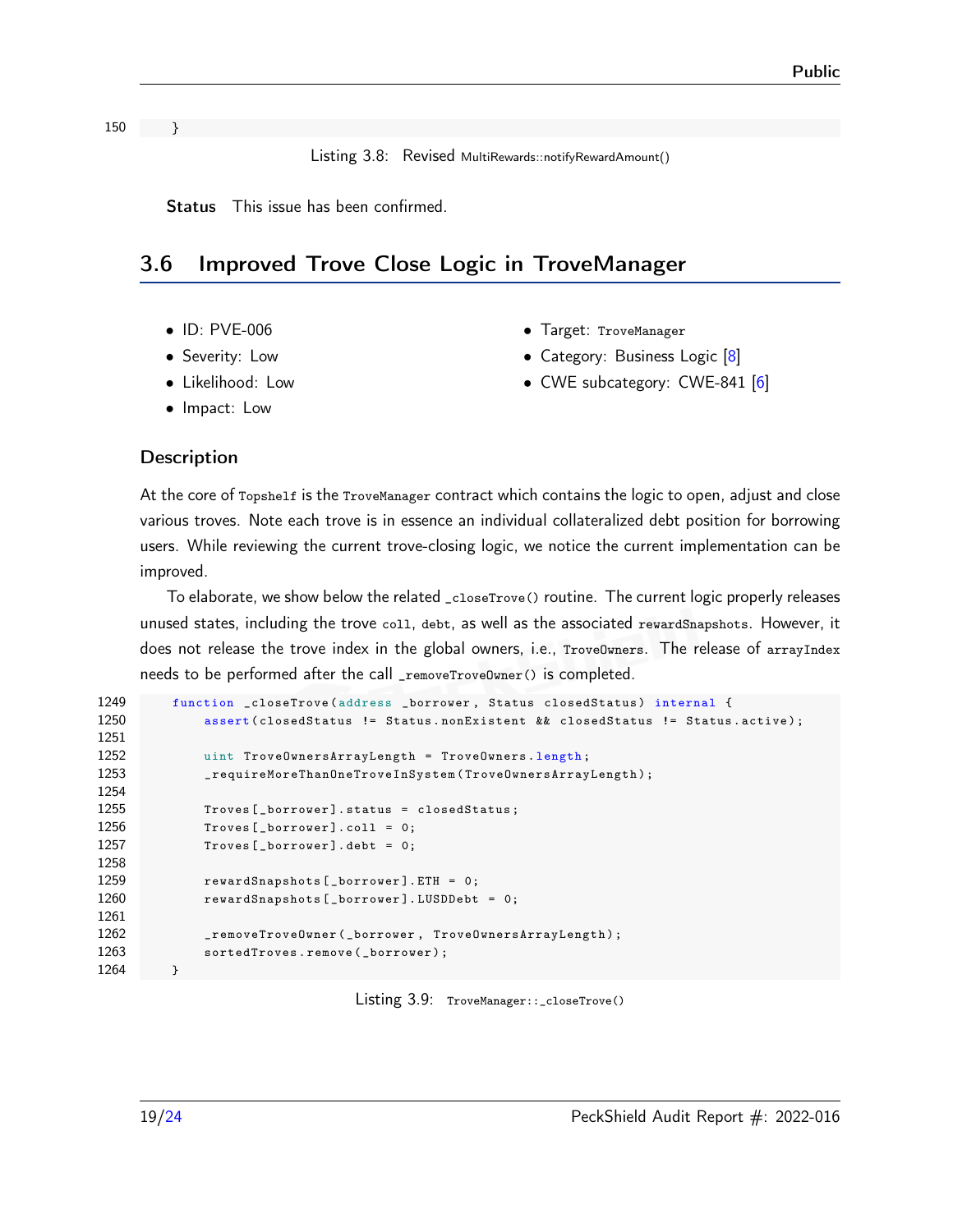Recommendation Release all unused states once a trove is closed. An example revision is shown below:

```
1249 function _closeTrove ( address _borrower , Status closedStatus ) internal {
1250 assert (closedStatus != Status.nonExistent && closedStatus != Status.active);
1251
1252 uint TroveOwnersArrayLength = TroveOwners . length ;
1253 _requireMoreThanOneTroveInSystem ( TroveOwnersArrayLength );
1254
1255 Troves [_borrower]. status = closedStatus;
1256 Troves [lower].coll = 0;1257 Troves [_borrower].debt = 0;
1258
1259 rewardSnapshots [_borrower]. ETH = 0;
1260 rewardSnapshots [_borrower]. LUSDDebt = 0;
1261
1262 _removeTroveOwner ( _borrower , TroveOwnersArrayLength );
1263 sortedTroves.remove(_borrower);
1264 Troves [_borrower]. arrayIndex = 0;
1265 }
```
Listing 3.10: TroveManager::\_closeTrove()

Status The issue has been fixed by this commit: [1cf6c9d.](https://github.com/bartend3r/topshelf-contracts/commit/1cf6c9d)

#### <span id="page-19-0"></span>3.7 Consistent Event Generation Of CollateralAddressChanged

- ID: PVE-007
- Severity: Informational
- Likelihood: N/A
- Impact: N/A
- Target: Multiple Contracts
- Category: Coding Practices [\[7\]](#page-22-1)
- CWE subcategory: CWE-1126 [\[1\]](#page-22-9)

#### **Description**

In Ethereum, the event is an indispensable part of a contract and is mainly used to record a variety of runtime dynamics. In particular, when an event is emitted, it stores the arguments passed in transaction logs and these logs are made accessible to external analytics and reporting tools. Events can be emitted in a number of scenarios. One particular case is when system-wide parameters or settings are being changed. Another case is when tokens are being minted, transferred, or burned.

In the following, we use the CollSurplusPool contract as an example. This contract has a privileged public function to configure the current contract addresses after their deployment. While examining the events that reflect their update, we notice there is a lack of emitting a related event to reflect the collateralToken update. It comes to our attention that the same routine in BorrowerOperations has properly emitted the respective event CollateralAddressChanged.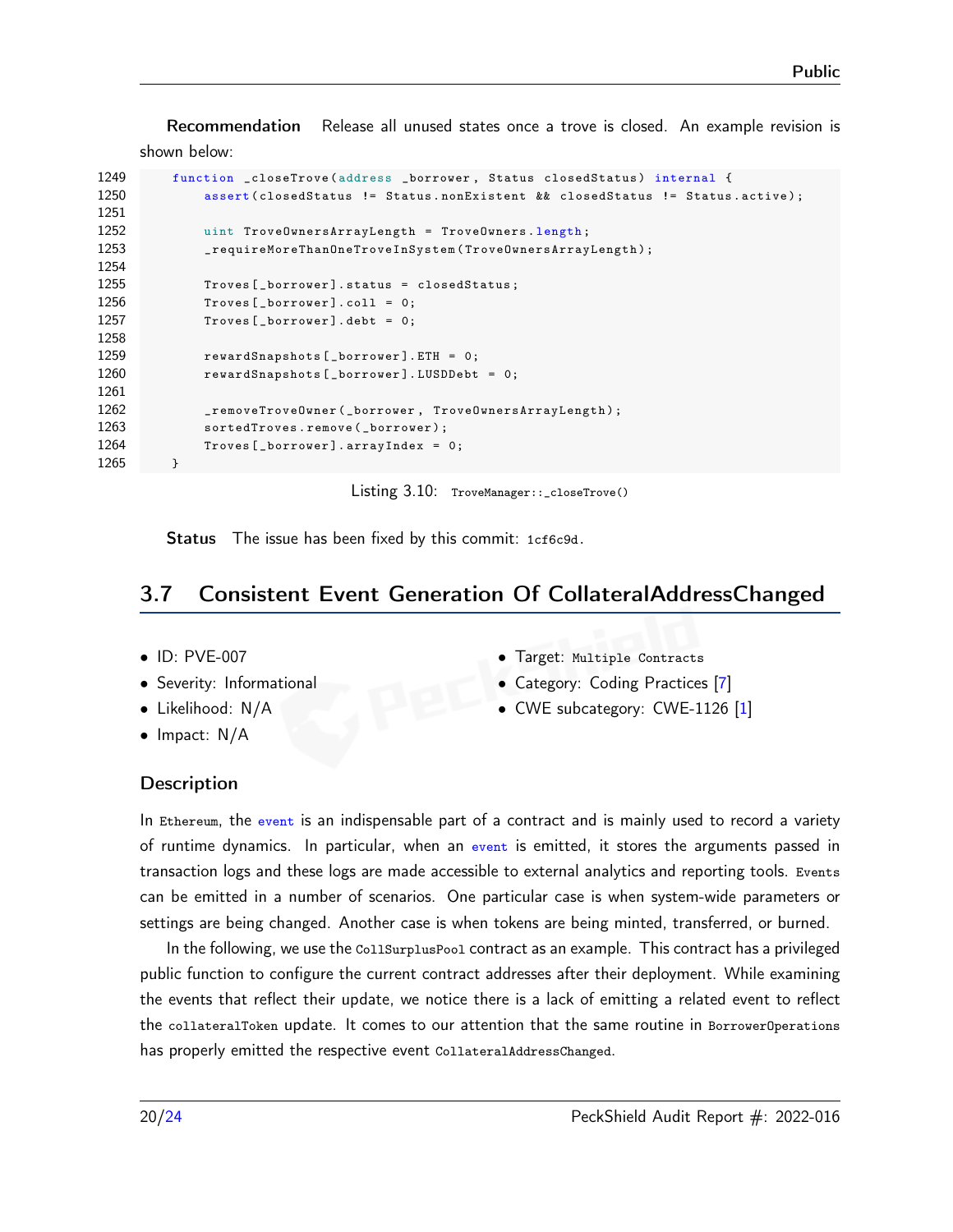```
490 function setAddresses (
491 address _borrowerOperationsAddress ,
492 address _troveManagerAddress ,
493 address _activePoolAddress ,
494 address _collateralTokenAddress
495 )
496 external
497 override
498 onlyOwner
499 {
500 checkContract ( _borrowerOperationsAddress ) ;
501 checkContract ( _troveManagerAddress );
502 checkContract ( _activePoolAddress ) ;
504 borrowerOperationsAddress = _borrowerOperationsAddress ;
505 troveManagerAddress = _troveManagerAddress ;
506 activePoolAddress = _activePoolAddress ;
507 collateralToken = IERC20(_collateralTokenAddress);
509 emit BorrowerOperationsAddressChanged ( _borrowerOperationsAddress );
510 emit TroveManagerAddressChanged ( _troveManagerAddress );
511 emit ActivePoolAddressChanged ( _activePoolAddress );
513 _renounceOwnership () ;
514 }
```
Listing 3.11: CollSurplusPool::setAddresses()

Recommendation Properly emit respective events when a new collateralToken becomes effective. This affects a number of contracts, including ActivePool, CollSurplusPool, DefaultPool, and StabilityPool.

Status This issue has been confirmed.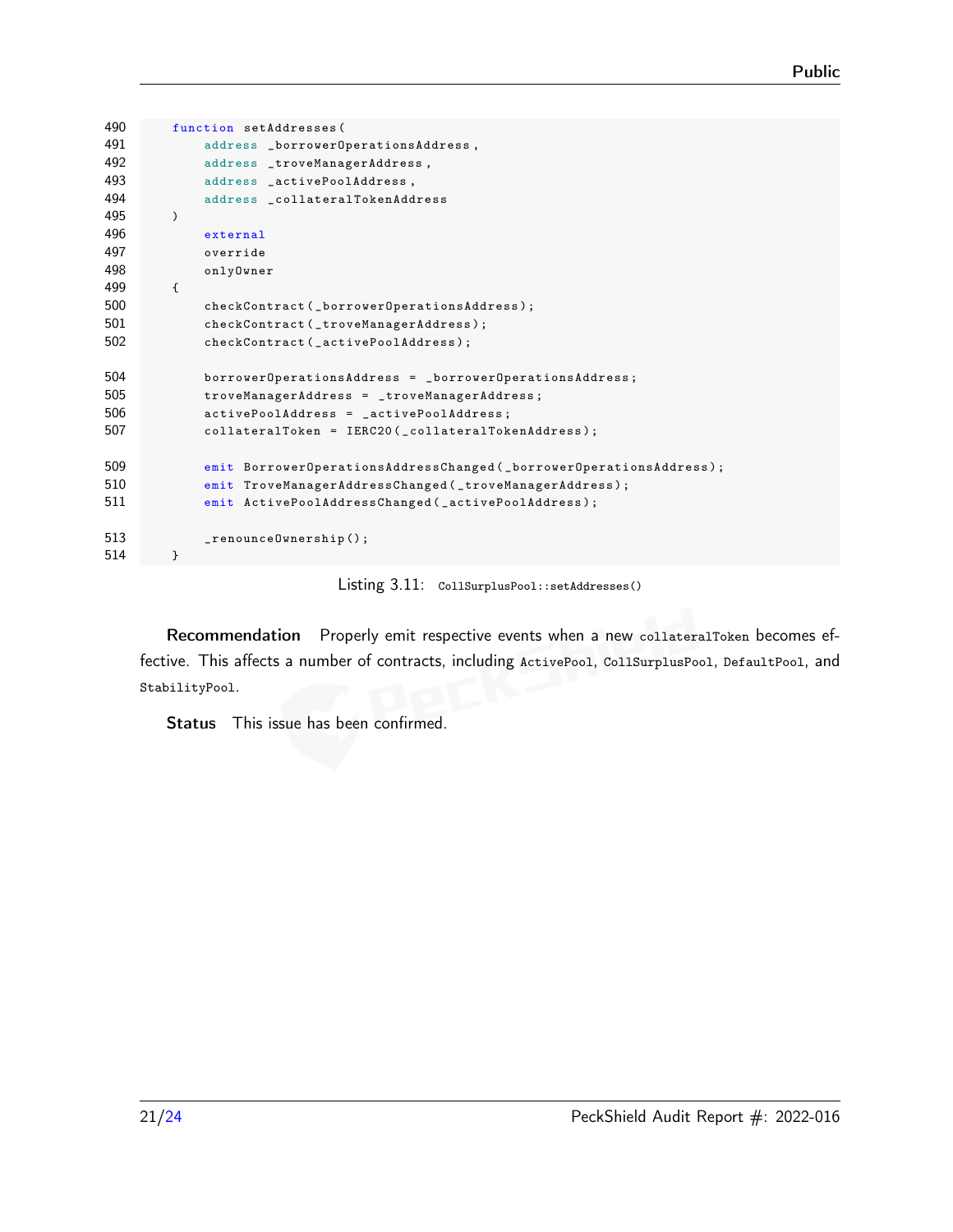# <span id="page-21-0"></span>4 | Conclusion

In this audit, we have analyzed the design and implementation of the Topshelf protocol, which is a decentralized borrowing protocol that allows to draw low-interest loans against a variety of tokens used as collateral. The current code base is well structured and neatly organized. Those identified issues are promptly confirmed and addressed.

Moreover, we need to emphasize that Solidity-based smart contracts as a whole are still in an early, but exciting stage of development. To improve this report, we greatly appreciate any constructive feedbacks or suggestions, on our methodology, audit findings, or potential gaps in scope/coverage.

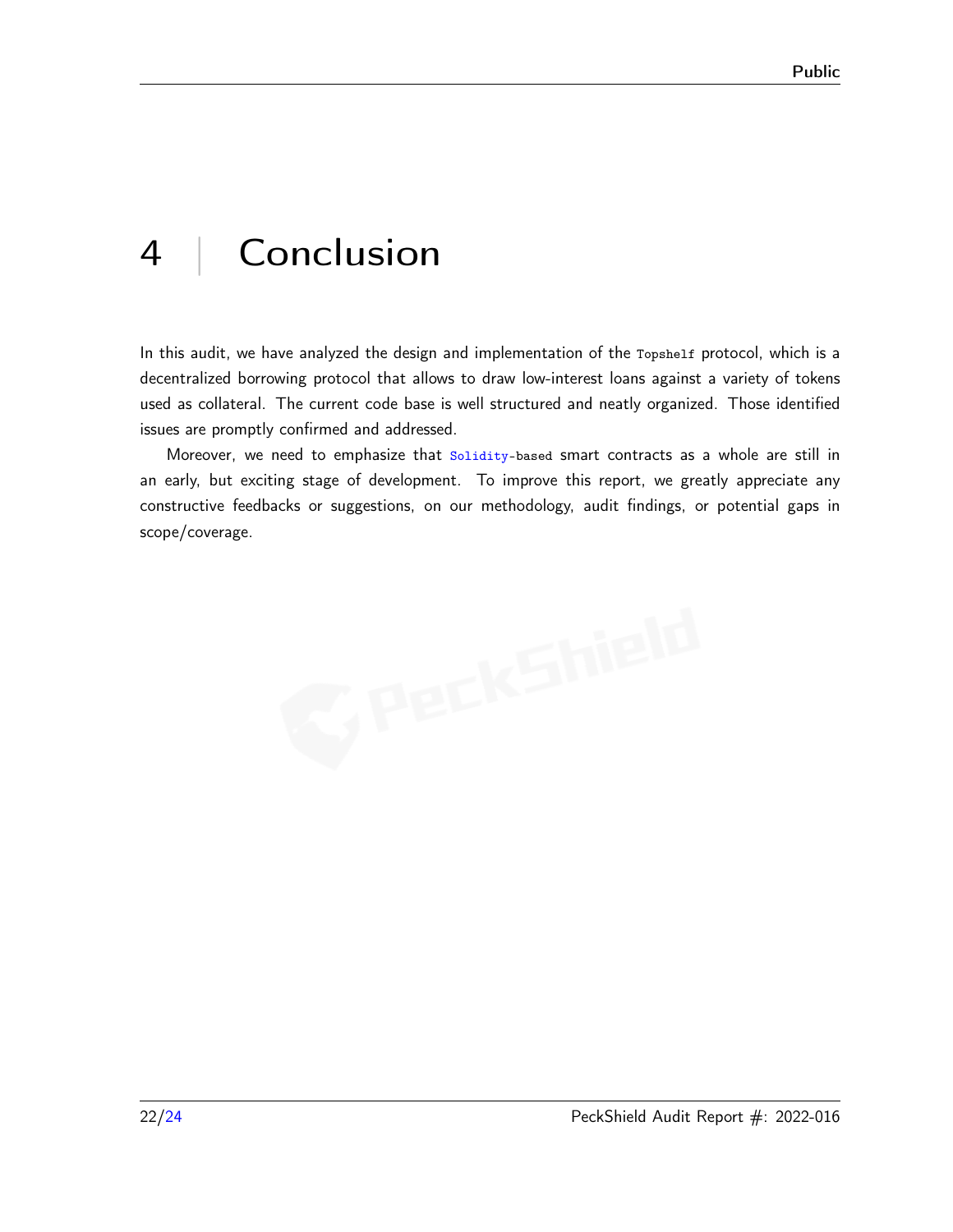# <span id="page-22-0"></span>**References**

- <span id="page-22-9"></span>[1] MITRE. CWE-1126: Declaration of Variable with Unnecessarily Wide Scope. [https://cwe.](https://cwe.mitre.org/data/definitions/1126.html) [mitre.org/data/definitions/1126.html.](https://cwe.mitre.org/data/definitions/1126.html)
- <span id="page-22-8"></span>[2] MITRE. CWE-190: Integer Overflow or Wraparound. [https://cwe.mitre.org/data/definitions/](https://cwe.mitre.org/data/definitions/190.html) [190.html.](https://cwe.mitre.org/data/definitions/190.html)
- <span id="page-22-2"></span>[3] MITRE. CWE-563: Assignment to Variable without Use. [https://cwe.mitre.org/data/](https://cwe.mitre.org/data/definitions/563.html) [definitions/563.html.](https://cwe.mitre.org/data/definitions/563.html)
- <span id="page-22-4"></span>[4] MITRE. CWE-682: Incorrect Calculation. [https://cwe.mitre.org/data/definitions/682.html.](https://cwe.mitre.org/data/definitions/682.html)
- <span id="page-22-6"></span>[5] MITRE. CWE-837: Improper Enforcement of a Single, Unique Action. [https://cwe.mitre.org/](https://cwe.mitre.org/data/definitions/837.html) [data/definitions/837.html.](https://cwe.mitre.org/data/definitions/837.html)
- <span id="page-22-7"></span>[6] MITRE. CWE-841: Improper Enforcement of Behavioral Workflow. [https://cwe.mitre.org/](https://cwe.mitre.org/data/definitions/841.html) [data/definitions/841.html.](https://cwe.mitre.org/data/definitions/841.html)
- <span id="page-22-1"></span>[7] MITRE. CWE CATEGORY: Bad Coding Practices. [https://cwe.mitre.org/data/definitions/](https://cwe.mitre.org/data/definitions/1006.html) [1006.html.](https://cwe.mitre.org/data/definitions/1006.html)
- <span id="page-22-5"></span>[8] MITRE. CWE CATEGORY: Business Logic Errors. [https://cwe.mitre.org/data/definitions/](https://cwe.mitre.org/data/definitions/840.html) [840.html.](https://cwe.mitre.org/data/definitions/840.html)
- <span id="page-22-3"></span>[9] MITRE. CWE CATEGORY: Error Conditions, Return Values, Status Codes. [https://cwe.mitre.](https://cwe.mitre.org/data/definitions/389.html) [org/data/definitions/389.html.](https://cwe.mitre.org/data/definitions/389.html)